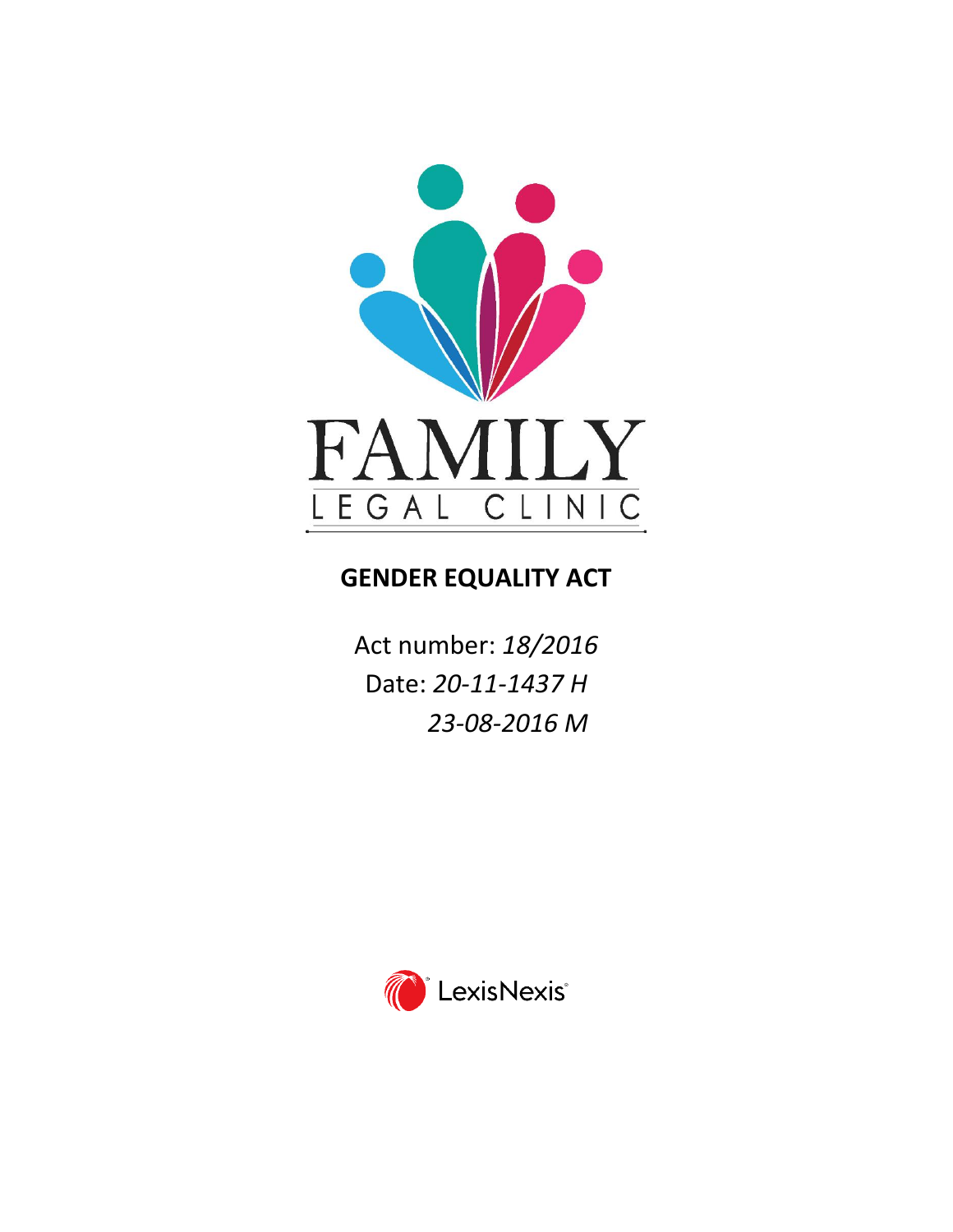

*Act number: 18/2016 Date: 20-11-1437 H 23-08-2016 M*

## **GENDER EQUALITY ACT**

#### **CHAPTER 1**

#### **GENERAL PROVISIONS**

*Introduction and short title* **1.** (a) This Act provides general principles to achieve gender equality in the Maldives, policies to prohibit discrimination based on gender in the Maldives and the duties and responsibilities of State institutions and other relevant parties to achieve gender equality in the Maldives.

(b) This Act may be cited as Gender Equality Act.

- *Purpose* **2.** This Act intends to achieve the following objectives:
	- (a) To ensure that every person enjoys without discrimination based on sex or gender, the fundamental rights and freedoms guaranteed by the Constitution of the Republic of Maldives, as provided by Article 17 of the Constitution of the Republic of Maldives, which determines the rights and freedoms for everyone, without discrimination of any kind, including sex or gender and as provided by Article 20 of the Constitution of the Republic of Maldives which states that every individual is equal before and under the law, and is entitled to equal protection and equal benefit of the law;
		- (b) To facilitate all steps towards prevention of discrimination based on gender and prevention of all ideas and practices that promote discrimination between men and women, in conformation with the Conventions on the Elimination of All Forms of Discrimination Against Women and the Optional Protocol to the Convention on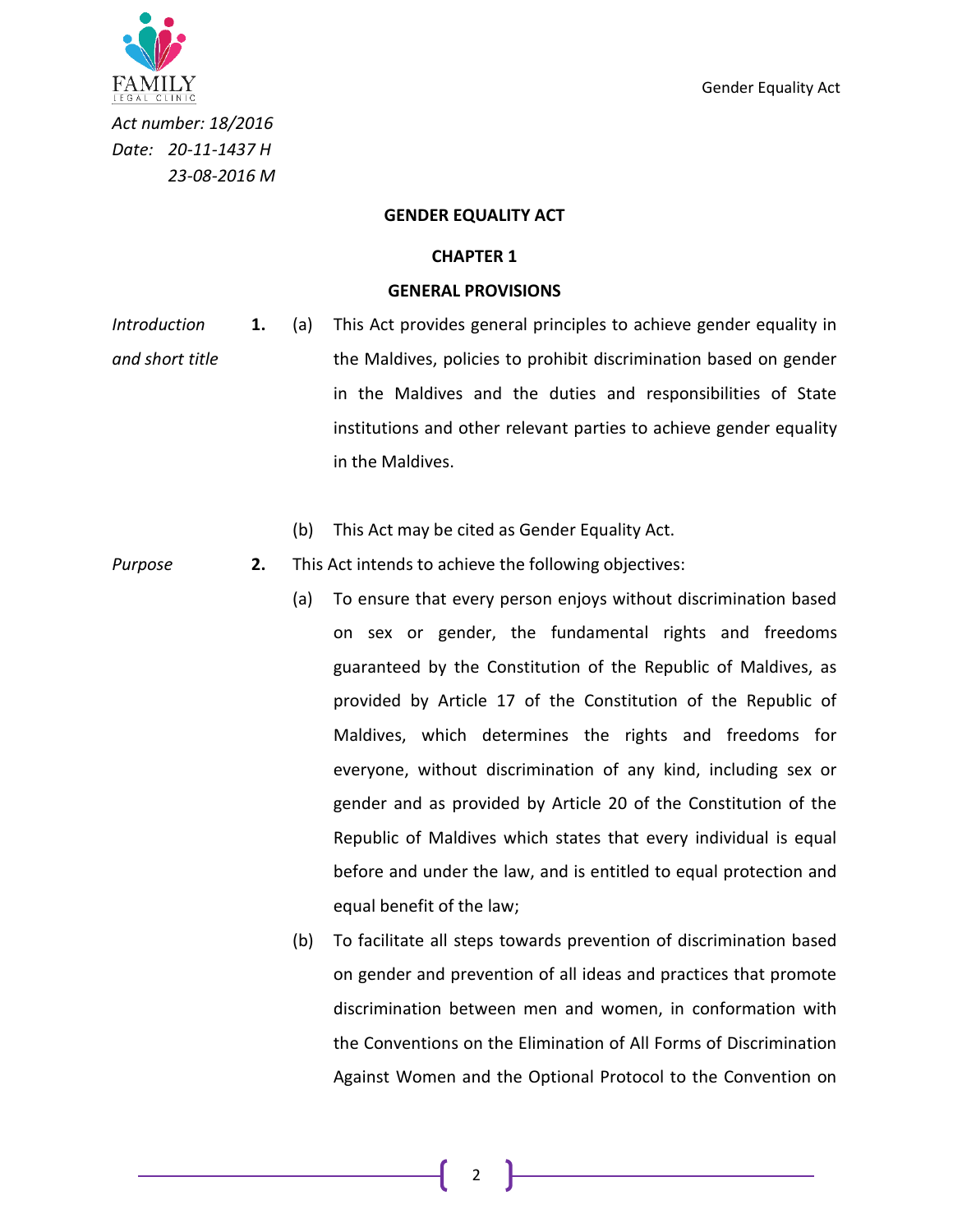

the Elimination of All Forms of Discrimination Against Women.

- (c) To ensure that women enjoy equal terms with men, human rights, fundamental rights and equal opportunities in their economic, social, cultural, civil and political life in the Maldives, in conformation with the Convention on the Elimination of All Forms of Discrimination Against Women and the Optional Protocol to the Convention on the Elimination of All Forms of Discrimination Against Women;
- (d) To protect human dignity;
- (e) To establish principles of gender equality in the conduct of state institutions, businesses, civil society organizations, employers, other legal entities and individuals;
- (f) To establish gender equality principles in making social, economic, political and cultural policies;
- (g) To end all forms of violence against women and girls;
- (h) To take special steps to establish gender equality;
- (i) To establish a culture of empowerment, provide equal opportunities and an enabling environment to achieve results on gender equality;
- **3.** (a) No provision of this Act shall be interpreted in a manner that contradicts the Constitution of the Republic of Maldives or the principles of Islam.
	- (b) The present Act must be interpreted and applied to uphold the principles of the Convention on Elimination of All Forms of Discrimination Against Women, the Optional Protocol to the Convention on Elimination of All Forms of Discrimination Against Women, the conventions and treaties the Maldives is party to and to promote the values that underlie an open and democratic society.

*Special principles for interpretation* 

*of the Act*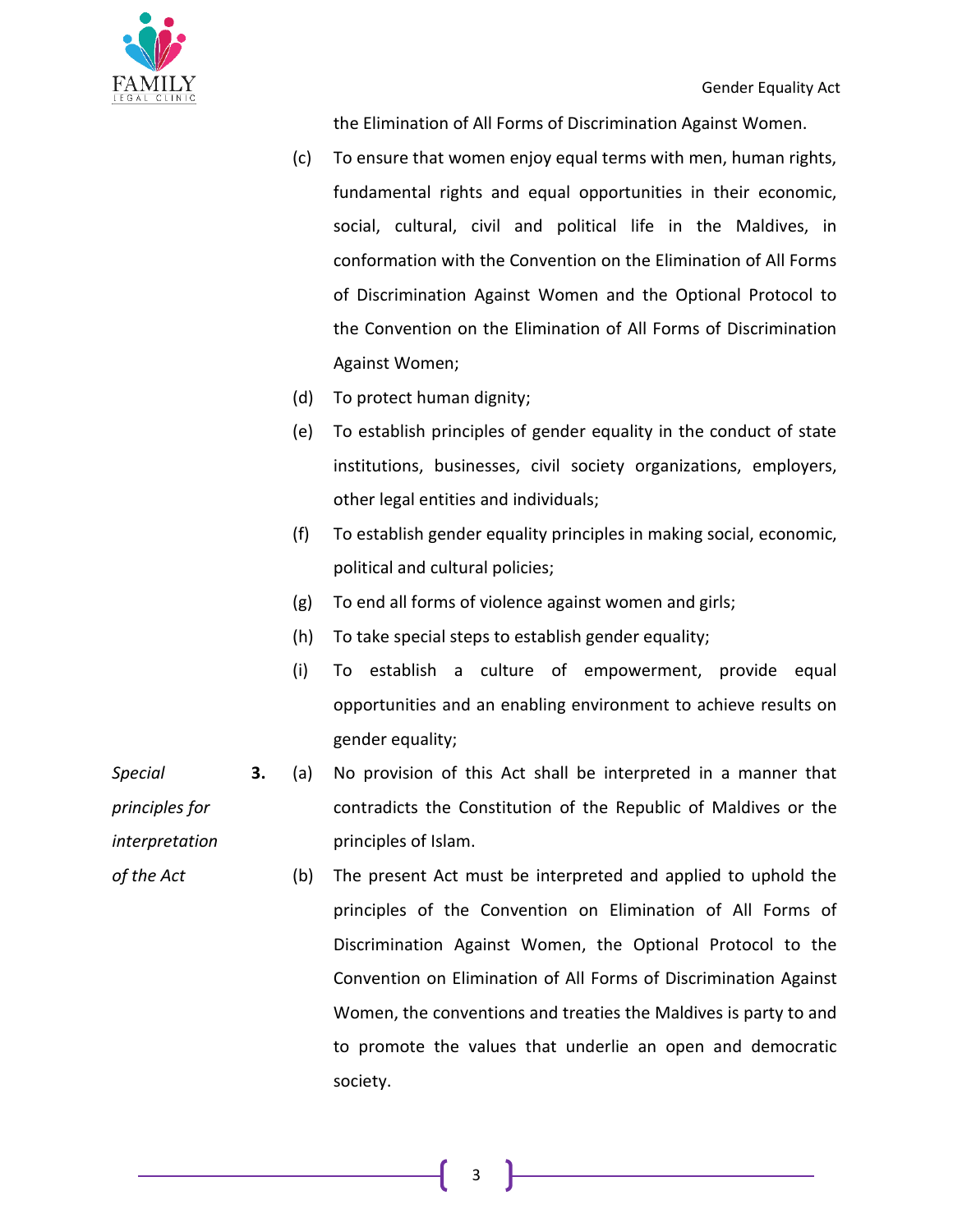

(c) Reservations by the Maldives to conventions and treaties the State is a party must be considered in the implementation of subsection (b) of this Section.

### **CHAPTER 2**

## **EQUALITY AND NON-DISCRIMINATION**

- *Gender Equality* **4.** Gender equality, for the purposes of the present Act shall mean equality of opportunity, equality in accessing opportunities, the opportunity to achieve results on equal terms and the fundamental equality of rights and freedoms for men and women.
- *Characteristics which are afforded protection* **5.** (a) "Gender" is a characteristic that is afforded special provisions in this Act as provided by Article 17 of the Constitution of the Republic of Maldives which prohibits discrimination of any kind, including sex or gender.
	- (b) The special provisions stated in subsection (a) of this Section is the entitlement of rights and freedoms provided in this Act to all persons discriminated against based on sex or gender.
- *Application of this chapter* **6.** The provisions stated from Sections 7 to 12 of this Act is applicable to State institutions, businesses, civil society organizations, employers, other legal entities and individuals.
- *Discrimination based on*  **7.** (a) Discrimination based on gender, either directly or indirectly, is prohibited under this act.

*gender*

- (b) Discrimination based on gender, for the purposes of this Article shall mean any action to prohibit, deny or discriminate on the basis of sex or gender with the purpose of obstructing the right of men and women to enjoy equally fundamental rights and freedoms.
- *Systemic discrimination*  **8.** (a) The use of a discriminatory system to allocate certain types of jobs for a specific gender and the subsequent exclusion of a

4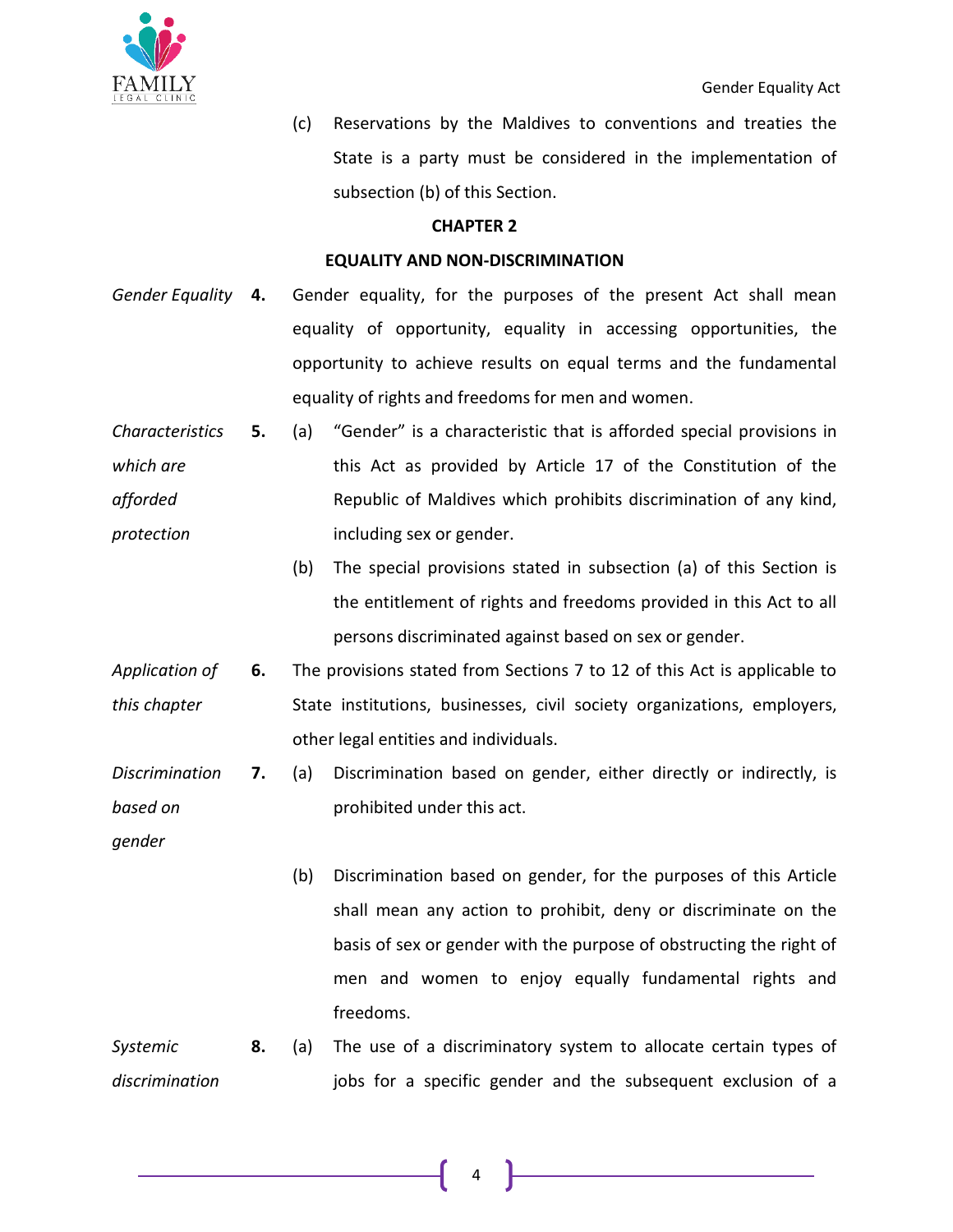



*due to an unjust system* specific gender from opportunities due to this systemic discrimination shall be construed as discrimination based on gender.

- (b) Systemic Discrimination in the present Article shall mean systems designed to maintain through laws, policies, culture and practices, unjust beliefs in society on the role of a specific gender, based on social circumstance.
- *Discrimination based on*  **9.** (a) Direct and indirect discrimination of women based on the following circumstances is prohibited:

*circumstance*

- (1) pregnancy or the possibility of pregnancy; (2) childbirth or the possibility of childbirth;
	- (3) breastfeeding or the possibility of breastfeeding.
- (b) Direct or indirect discrimination based on the following circumstances is prohibited:
	- (1) sex;
	- (2) marital status;
	- (3) family responsibility;
	- (4) qualities attributed by society to a specific gender or qualities not attributed by society to a specific gender;
	- (5) roles attributed by society to a specific gender or roles not attributed by society to a specific gender;
	- (6) established practices promoting inequality towards men and women;
	- (7) established practices that diminish the dignity of a specific gender;
	- (8) social and cultural beliefs that a specific gender is superior or that a specific gender is inferior;
- (c) Discrimination in this Section shall mean the presentation of any of the following circumstances through the action or inaction of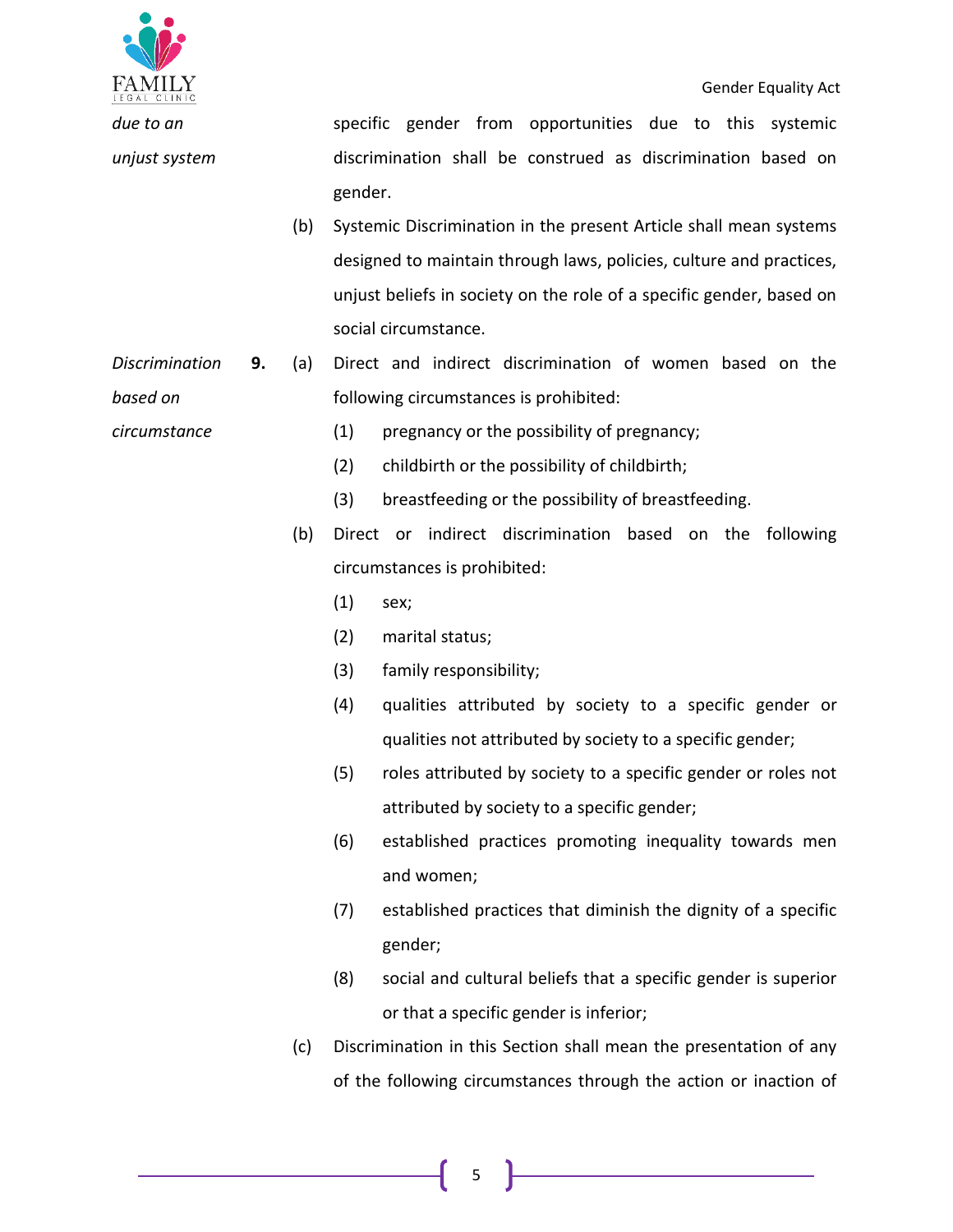

an individual, law, regulation, policy or general practice:

- (1) for a person unjustly blamed, forced to carry a burden or difficulty;
- (2) denial of a profit, gain, ease or opportunity for a provision stated in this Section.

*Direct discrimination* **10.** Direct discrimination shall, for the purposes of this Act, shall mean doing of any of the following:

- (a) a blatant discrimination between men and women in the realization of rights guaranteed by a regulation or in the implementation of a mandate by an institution through the relevant procedures, or under any such circumstance;
- (b) the inferior treatment of an individual based on a quality for which provisions are provided in this Act or the inferior treatment of an individual for qualities inherent to the individual.

**11.** (a) Indirect discrimination shall, for the purposes of this Act, means occurrence of any of the following:

- (1) inequality to a specific gender caused by the neglect to adequately consider and address injustices that had occurred prior to the implementation of a regulation, policy or procedure, despite the superficial presence of equality promotion evident in the regulation, policy or procedure;
- (2) an individual afforded the protection of the present Act is subject to unjust harm due to the manner of enforcement or due to the result of conditions set to achieve a specific objective or due to the imposition of qualities made mandatory or due to the manner an action is implemented;
- (b) A court of law shall have regard to the following when deliberating on conditions or qualities or customs stated in subsection (a) (2) of this Section:

*discrimination*

*Indirect*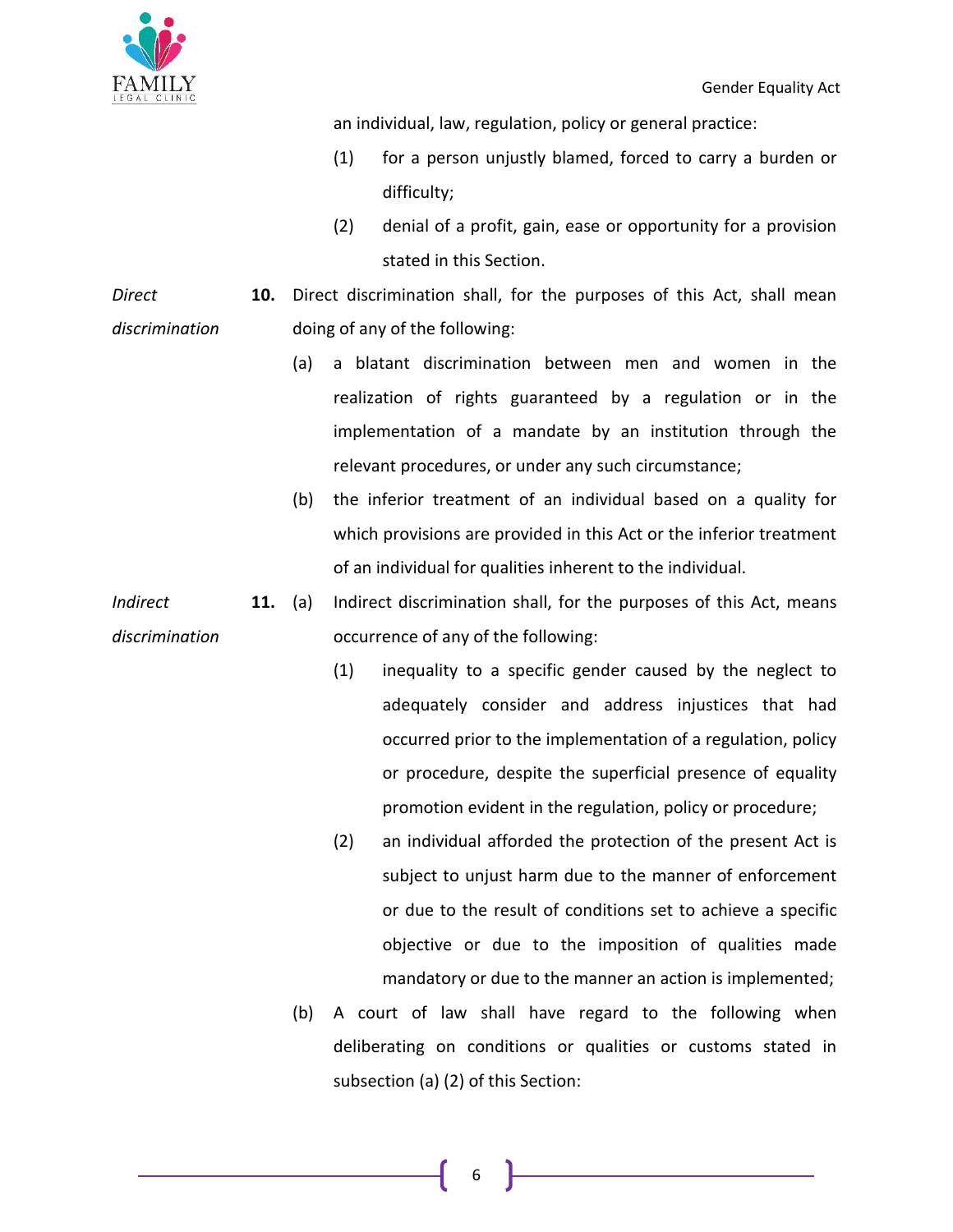

*when* 

*determining* 

*discrimination*

- (1) consequences to an individual due to the inability to comply with such a condition or qualities, or inability to comply with an established custom;
- (2) subsequent harm as a consequence of defying such conditions, qualities or custom;
- (3) financial condition of the individual who enforces such conditions, qualities or procedures.
- (c) The provisions in subsections (a)(1) and (a)(2) of this Section shall not be considered indirect discrimination if they are implemented to the minimum amount necessary to achieve a goal that is permitted by law.
- (d) If a complaint with regard to provisions in subsection (a)  $(1)$  or  $(2)$ of this Section is made and if the complainant can prove from the outset that the complaint warrants legal charges, the onus to prove that no indirect discrimination occurred, and the provisions set in subsection (a)(1) and (2) of this Section were implemented to the minimum amount necessary to achieve a goal that is permitted by law, shall lie on the accused.
- *Matters that should not be considered*  **12.** The following circumstances shall not to be considered when determining existence of direct or indirect discrimination by an act of a certain person:
	- (a) that the action is believed to obstruct only a particular gender;
	- (b) that the person understands the act amounts to discrimination;
- *existence of direct or indirect*  (c) that the essence of the act is to discriminate and if the only reason or the elementary reason for the action is to discriminate based on gender;
	- (d) the objective of the discrimination;
		- (e) that the act of discrimination was performed by an individual or a group;

7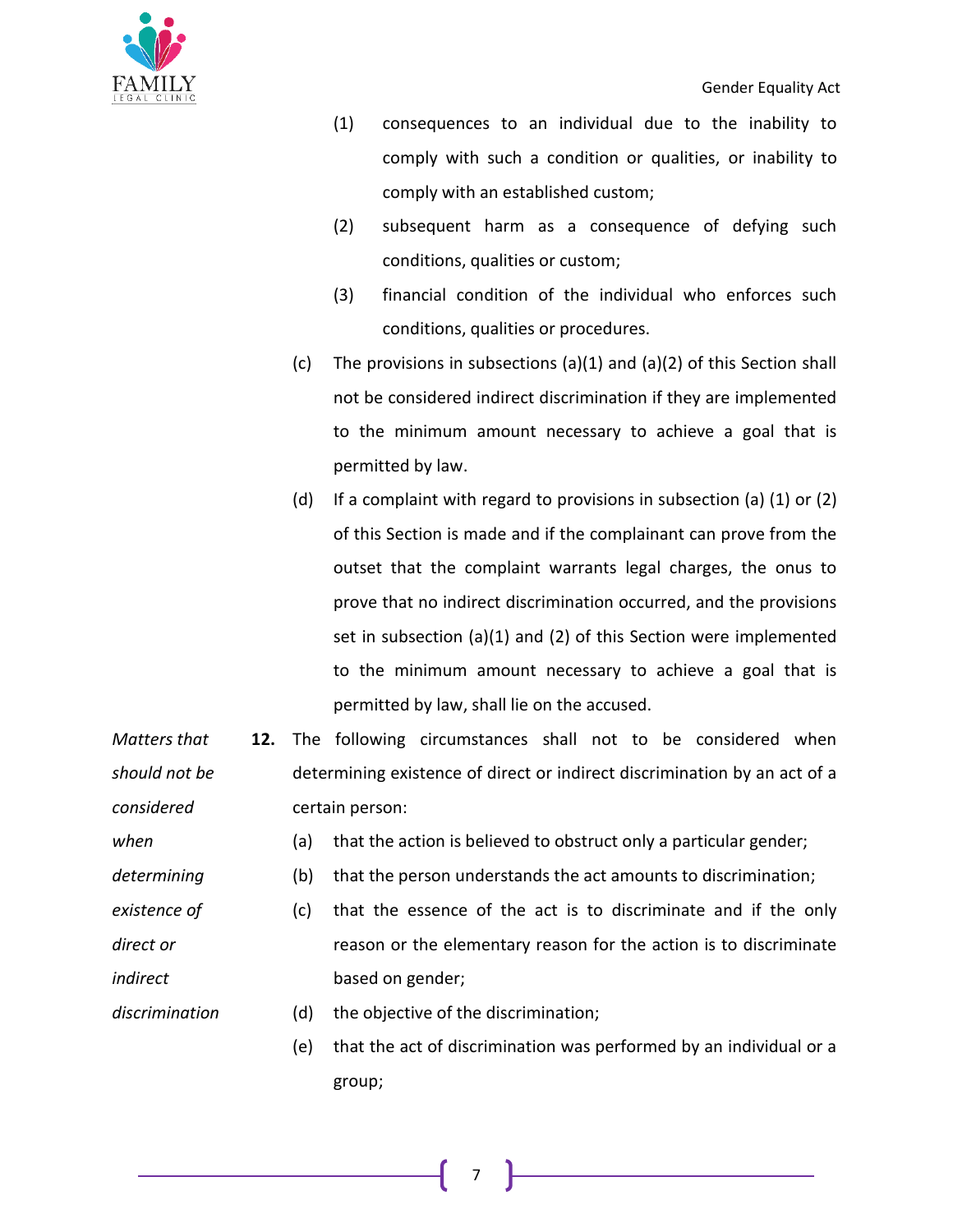

- (f) that discrimination was the result of performing or neglecting to act;
- *Exemptions of discrimination* **13.** Measures taken in furtherance of achieving the purposes stipulated in Section 2 of this Act, with reference to Article 17 (b) of the Constitution of the Republic of Maldives, aimed at aiding a particular gender or protecting a particular gender, shall not be considered discrimination as defined in the present Act.

# **CHAPTER 3**

# **GENDER-BASED VIOLENCE AGAINST WOMEN**

- *Gender-based violence against women* **14.** (a) Any violence towards women, for reason of her being a woman, shall be considered, for the purposes of this Act, as gender-based discrimination.
	- (b) Gender-based violence against women, as stated in subsection (a) of this Section shall mean the following acts against women for reason of her being a woman:
		- (1) an act of domestic violence as stipulated in Act number 3/2012 (Domestic Violence Act);
		- (2) an act of rape or sexual assault as stated in Act number 17/2014 (Sexual Offences Act), or a threat thereof;
		- (3) physical, sexual or psychological harm;
		- (4) threatening to commit acts of nature stated in subsection (a) (3) of this Section;
		- (5) detention in a certain place without consent;
		- (6) denial of dignified economic and social life;
		- (7) denial of opportunity to earn for self-sustenance;
		- (8) acts of sexual abuse and harassment as stated in Act number 16/2014 (Sexual Abuse and Harassment Act);
		- (9) trafficking of girls and women or obtaining benefits through the trafficking of girls and women;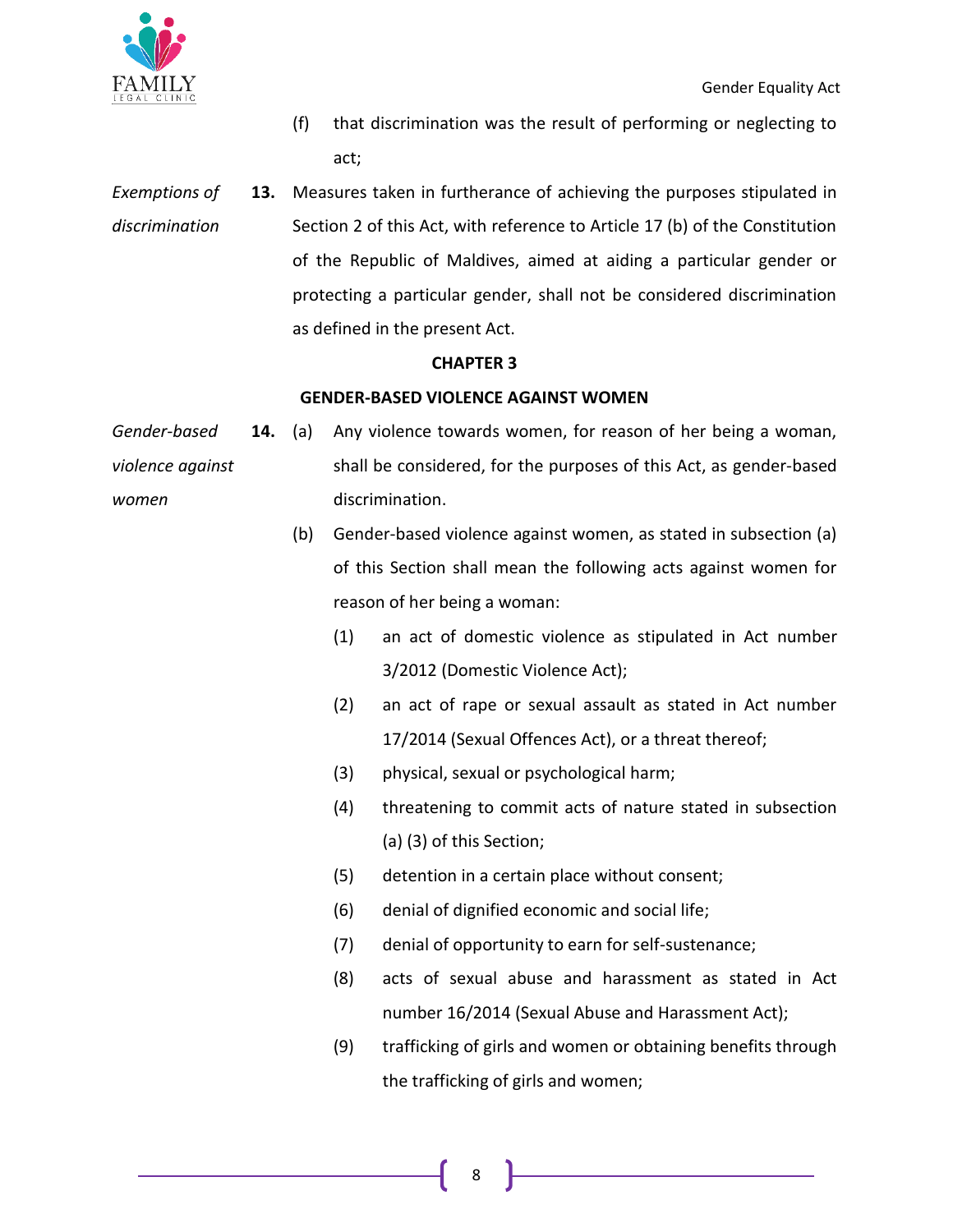

- (10) carrying out an act against women prohibited by another law.
- (c) Imposition of penalties prescribed in another law for acts of the same nature as stated in subsection (b) of this Section shall not be a bar to recover compensation for such acts under this Act.

*Steps taken where genderbased violence occurs against women* **15.** This Act does not prevent the enforcement of laws or the execution of penalties prescribed in such laws or the application of social responsibility as prescribed in such laws or the application of criminal charges prescribed in such laws for the acts stipulated in Section 14 of this Act.

#### **CHAPTER 4**

# **WOMEN LIVING IN ADMINISTRATIVE DIVISIONS**

- *Responsibilities of state institutions* **16.** State institutions, alongside the implementation of all appropriate steps to ensure that women living in their administrative divisions are afforded every benefit of this Act, shall recognize the concerns of such women, the diverse work carried out by such women that do not generate income yet benefit the society as a whole and the roles such women take towards the safety and wellbeing of their families.
- *Rights to be ensured for women living in administrative divisions* **17.** State institutions, businesses, civil society organizations, employers, other legal entities and individuals shall abolish all discrimination against women in administrative divisions, establish gender equality, ensure the involvement of women in the development of administrative divisions, ensure that women enjoy the benefits of development and that women are assured the following rights:
	- (a) direct involvement of women in the various stages of design, planning and implementation of development initiatives;
	- (b) availability without discrimination of direct benefit services, information on health, counseling and family planning services;
	- (c) benefit without discrimination of social welfare services;

9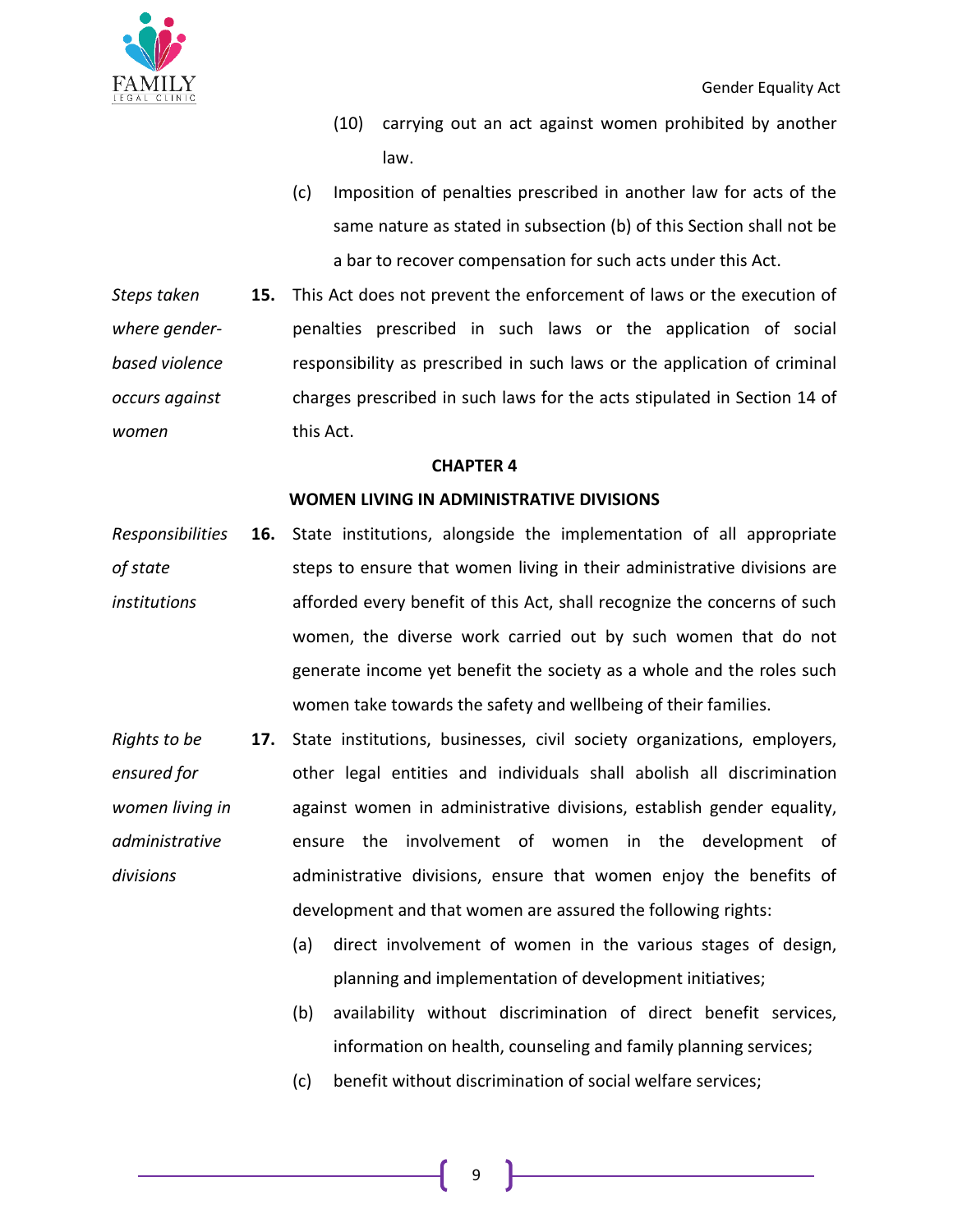- (d) accessibility to all types of formal and informal education and training;
- (e) women are afforded the same as men, through self-help groups and cooperative societies, the economic opportunities to work or generate income through private or personal enterprise;
- (f) opportunity to participate in all activities of the society;
- (g) equal opportunity for men and women to access financial facilities, marketing resources, appropriate technology and the ownership of property;
- (h) ability to live with the benefits and adequate access to land, sewerage, water, electricity, transport and communication services.

## **CHAPTER 5**

# **RESPONSIBILITIES OF INSTITUTIONS AND INDIVIDUALS**

- *Responsibilities of state and business*  **18.** (a) State institutions and businesses, in the enforcement of their roles shall take all appropriate steps to achieve the following goals:
- *institutions* (1) abolish gender-based discrimination, including direct and indirect discrimination stipulated in this Act;
	- (2) abolish all systemic discrimination caused through established systems with unequal practices;
	- (3) promote equal opportunities for men and women;
	- (4) promote notions and ideas of gender equality to eliminate undesired preconceptions against a certain gender.
	- (b) The promotion of equal opportunity as stated in subsection (a) (3) of this Section shall include the following:
		- (1) elimination of weakness or difficulty caused by inequality between men and women;
		- (2) reduce the negative effects of inequality between men and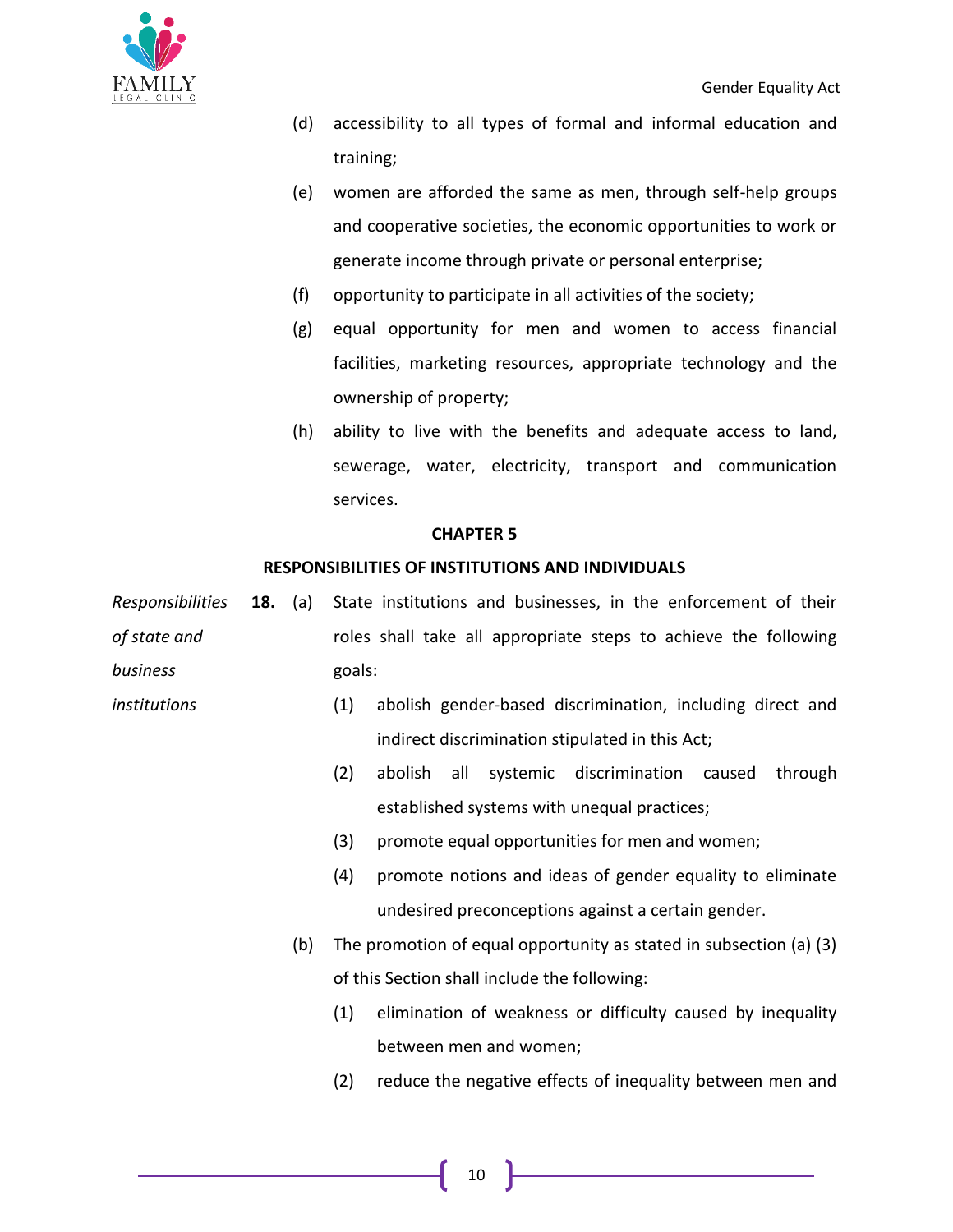

women;

- (3) take appropriate steps to facilitate the special needs of a particular gender to achieve ease of attainment of services;
- (4) evaluate the degree of participation of each gender in public life and public services and take appropriate steps to balance such participation.
- (c) Exceptions stated in subsection (a) of this Section shall not apply to parties with public responsibility.
- (d) For the purposes of this Act, a particular benefit afforded to a specific gender by a State institution or a business, through the enforcement of responsibilities stated in this Section shall not translate to permissible discrimination.
- **19.** (a) All service providers shall ensure the following in administration of services to the public and public groups:
	- (1) elimination of discrimination caused through the denial of service to an individual to his/her particular gender;
		- (2) not to refuse services to an individual seeking a service based on the individual's particular gender;
		- (3) not to cause disadvantage or difficulty based on gender in the administration of services;
		- (4) that no individual seeking a service or attaining a service is harassed based on gender or on any other basis.
		- (b) The provisions stipulated in subsection (a) of this Section shall also apply to all services provided to the public and public groups through execution of public responsibility.
		- (c) For the purpose of this Section, "provision of services" shall mean the provision of goods and services.
		- (d) An employer for the purposes of this Section shall not be considered a provider of services as stated in this Section if the

*discrimination in provision of* 

*Non-*

*services or* 

*carrying out* 

*responsibilities* 

*related to the* 

*public* 

11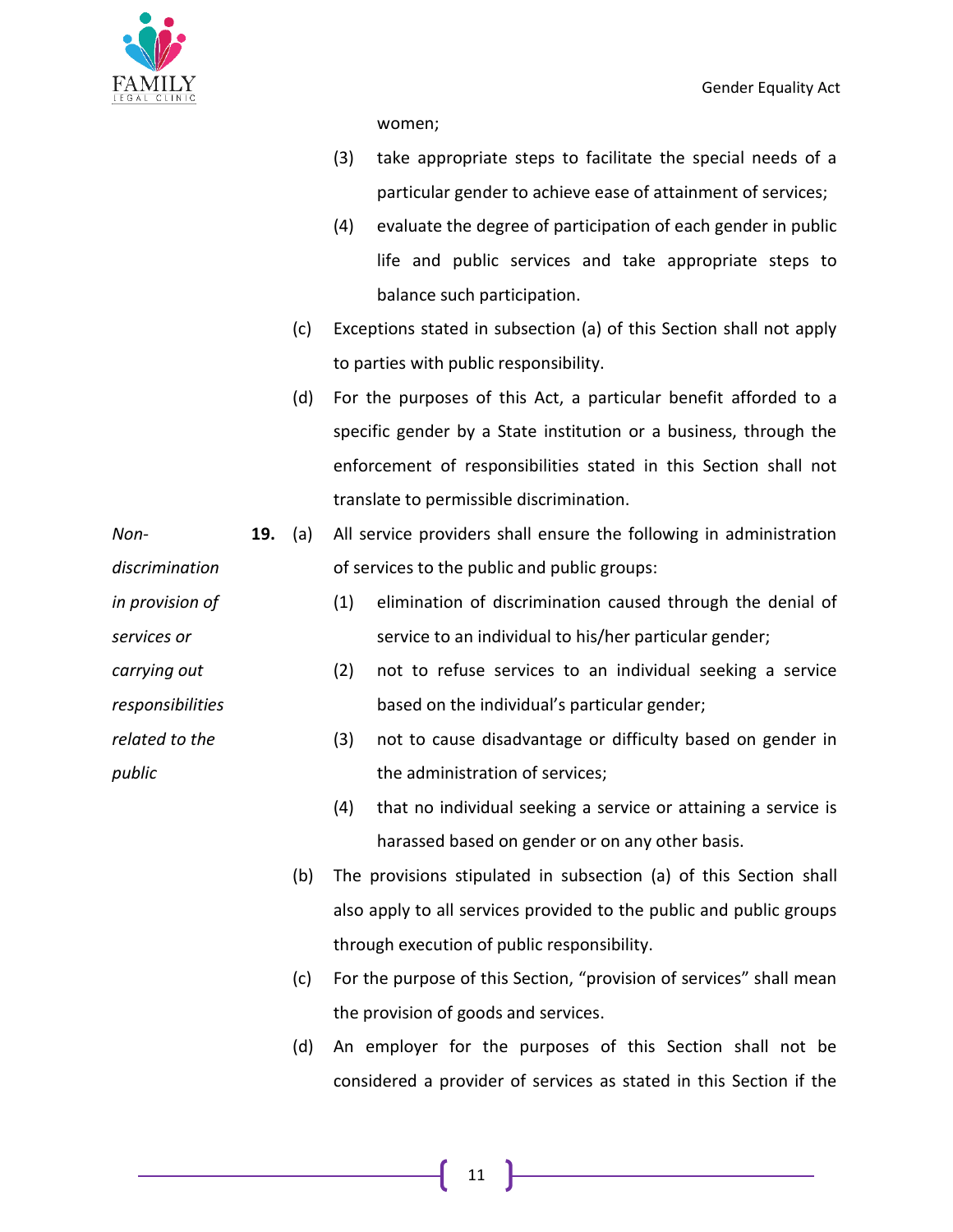

employer maintains the service through a third party. In the aforementioned instance, the employees shall be considered public individuals.

- (e) An individual seeking a service for the purposes of this Section shall mean an individual who seeks the benefits of a service or an individual who desires to seek the benefits of a service.
- (f) The denial of service to an individual as stated in subsection (a)  $(1)$ of this Section shall mean the following:
	- (1) provision of service by a service provider at a quality lower than the quality of service provided to the public or a public group;
	- (2) provision of services in different a manner than the manner of the service provided to the public or a public group;
	- (3) provision of service by a service provider on different conditions than those of the service provided to the public or public group.
- *Responsibilities of employers in*  **20.** It shall be the responsibility of employers in public and private sectors to do the following under this Act:
	- (a) provide equal opportunity to men and women in the employment, training and advancement of position;
		- (b) provide equal wages to men and women who perform the same responsibilities at the same place of employment;
		- (c) men and women at the same place of employment with work adequately equal in value and weight shall be given equal wages, overtime compensation, benefits and allowances;
		- (d) employment opportunities shall not be offered or advertised to restrict a particular gender, except in circumstances the work is required to be undertaken by a particular gender;
		- (e) announcements and advertisements for work that is likely to

*the public and private sector*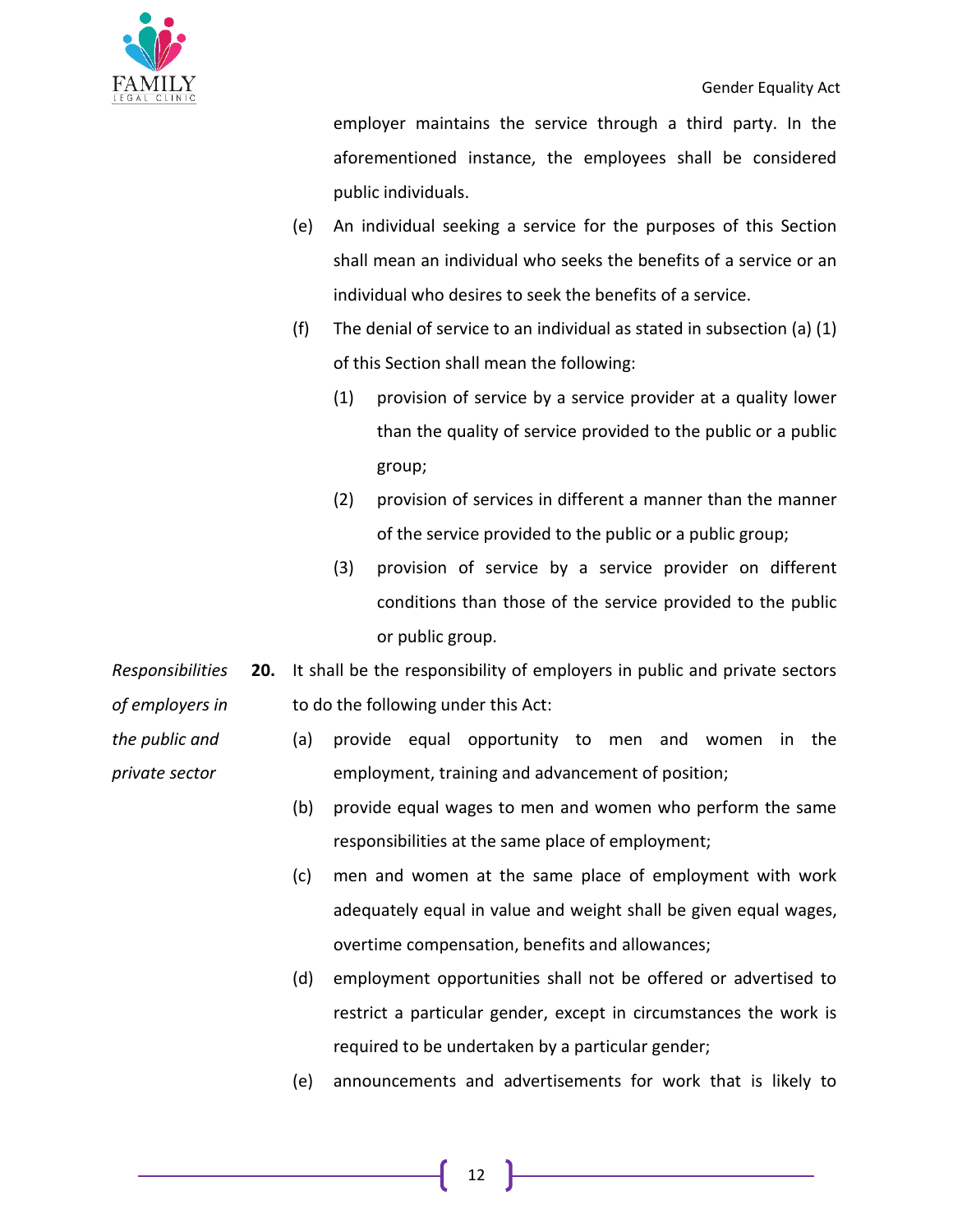

attract more men than women must be designed to invite and not to exclude women;

- (f) take all possible steps to eliminate obstructions to employment of women and to create conducive work environments for women;
- (g) establish a complaints mechanism for the purposes of Section 29 of this Act.
- *Responsibilities of media*  **21.** (a) Institutions in media services and media personnel shall actively promote the principle of equality between men and women.
- *service providers and media personnel* (b) For the purposes of subsection (a) of this Section, it is the responsibility of media personnel to promote the belief in the principle of equality amongst all people, that everyone is entitled to their rights and opportunities without discrimination, and that both men and women are entitled to the same degree of representation without undertaking particular roles in the society, regardless the biological differences between men and women.
- *Responsibilities of institutions and individuals*  **22.** As per the stipulations of the present Act, it is the responsibility of all personnel in educational service institutions to undertake the following:
- *providing educational services* (a) promote the principle of equality between men and women through the educational curriculum and to promote the principle of equality amongst all people and their entitlement to rights and opportunities without discrimination;
	- (b) represent both men and women equally in the curriculum and while teaching, without assigning particular roles to them, regardless the biological differences between men and women;
	- (c) provide equal opportunities to both men and women in acquiring education, reaping the benefits of education, training, learning, acquiring skills, acquiring knowledge, reaping the benefits of subjects related to science and technology, and in invention and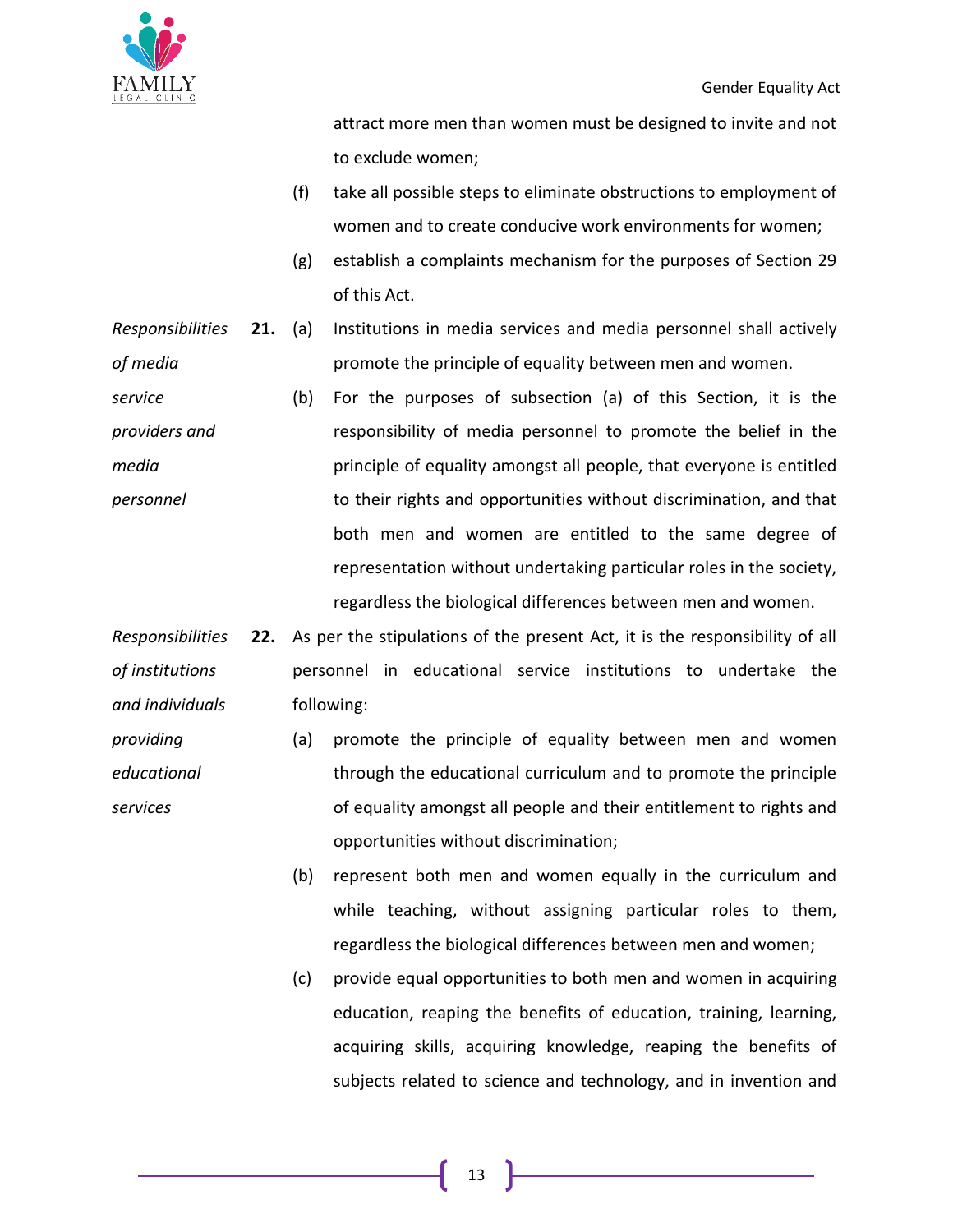

innovation;

- (d) To equally provide boys and girls with education related to adolescent health;
- (e) establish gender equality within extracurricular activities amongst students; to open-up equal opportunities for men and women in such activities; and to encourage reaping the benefits of such opportunities;
- (f) provide information and training on the establishment of gender equality, for all teachers and administrative staff of schools, within teacher training programs and in the professional development of teachers;
- (g) To promote equality between men and women and to increase the participation of women, in all institutions working on the provision of education and skills training programs.
- *Responsibilities of institutions providing*  **23.** (a) It is the responsibility of institutions in financial services to provide opportunities for financial resources and services to men and women equally without discrimination.
- *financial services* (b) For the purposes of subsection (a) of this Section, under relevant circumstances, institutions in financial services and other authorities related to financial services shall formulate policies to provide women with equal opportunities as men, in attaining financial facilities.
- *Responsibility to establish gender equality*  **24.** (a) It is the responsibility of the State and political parties, to facilitate women with equal opportunities as men in all levels of the political arena.
- *in political arena* (b) Pursuant to this Act, it is the responsibility of the Ministry to work towards the provision of help and training, in facilitating women to participate and take initiative in all levels of the political arena, on an equal footing with men.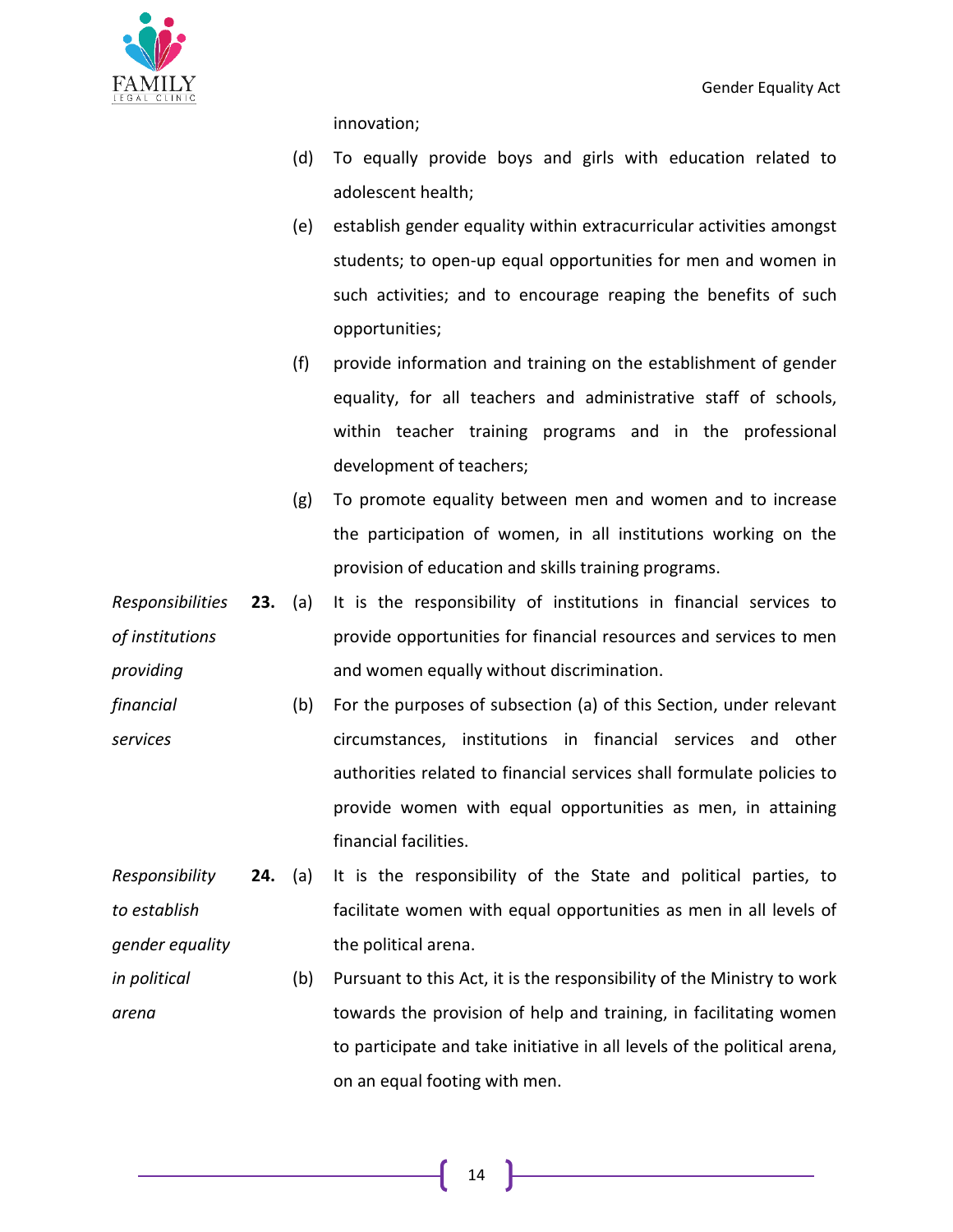

- (c) Pursuant to this Act, it is the responsibility of any government in place to work towards facilitating women with equal opportunities as men, in appointing persons to positions in government, in working at all levels of government, in representing the government at the international level, and in participating in the work of international organizations.
- (d) Pursuant to this Act, it is the responsibility of political parties to work towards facilitating women with equal opportunities as men, in running for candidacy in an elected post, and in fielding candidates for such posts.

*Economic empowerment*  **25.** (a) Women shall be granted equal opportunities as men, in access to and use of economic resources.

- (b) It is the responsibility of the Government and the relevant State authorities, to formulate and implement policies related to the identification and overcoming of barriers faced by women in their economic empowerment, that arise due to the roles assigned to men by society, albeit the apparent equality between men and women in accessing economic resources.
- *Prioritizing gender equality in formulating policy and*  **26.** (a) In formulating policies and programs related to housing, and in formulating island land use plans, the Government shall consider the implementation of gender equality as per Section 4 of this Act.
- *programs relating to housing* (b) For the purposes of subsection (a) of this Act, both men and women should have genuine opportunities to benefit from the government's policies and programs related to housing.
- *Responsibilities of health service*  **27.** (a) It is the responsibility of institutions in health services, to ensure that adequate health services and information related to health is provided equally to both men and women.
- *providers*

15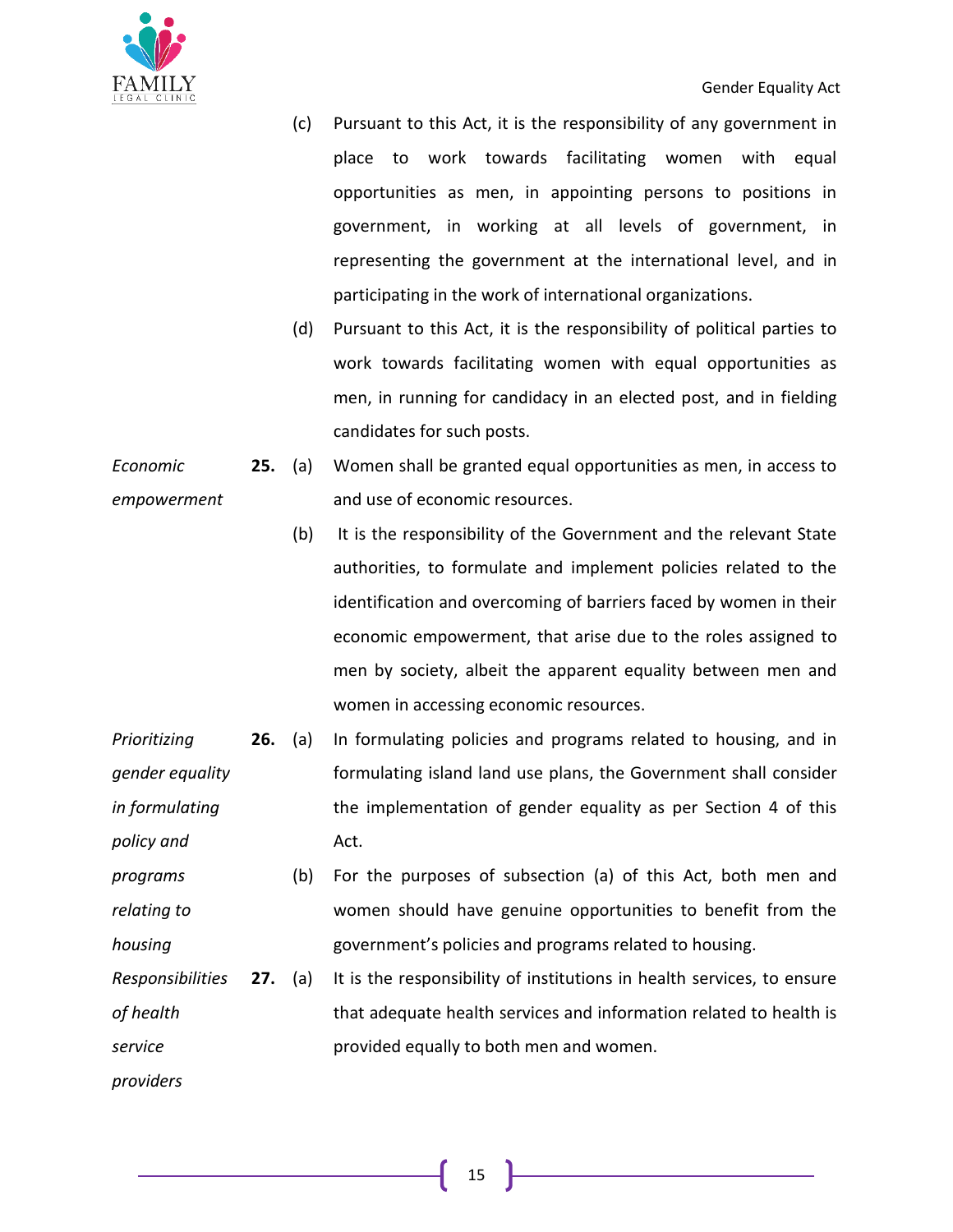

(b) It is the responsibility of institutions in health services to ensure a system whereby information on reproductive health, information on ensuring family health and information on family planning is available in places providing health services, on an equal basis for men and women.

# **CHAPTER 6**

# **PROHIBITION FROM BEING SUBJECTED TO VIOLENCE FOR SUBMISSION OF COMPLAINTS**

- *Prohibition from being subjected to violence for*  **28.** (a) It is prohibited under this Act, to subject a person to violence for having made a complaint against any person or entity for perpetrating any form of discrimination that is prohibited under this Act.
- *submission of complaints* (b) For the purpose of subsection (a) of this Section, "Subjection to violence for submission of a complaint" shall mean perpetrating an act of violence or threating violence against a person who acts, or is suspected of acting, or intends to act in one of the following ways:
	- (1) submitting a complaint against or initiating proceedings against a person under this Act;
	- (2) reporting a person who has perpetrated a form of discrimination under this Act;
	- (3) adducing any evidence, information or documents in relation to any procedures that are carried out under this Act.
	- (c) Any person who is a victimized on the grounds of submitting a complaint, has the right under Section 31 of this Act, to initiate proceedings against the perpetrator of the violence.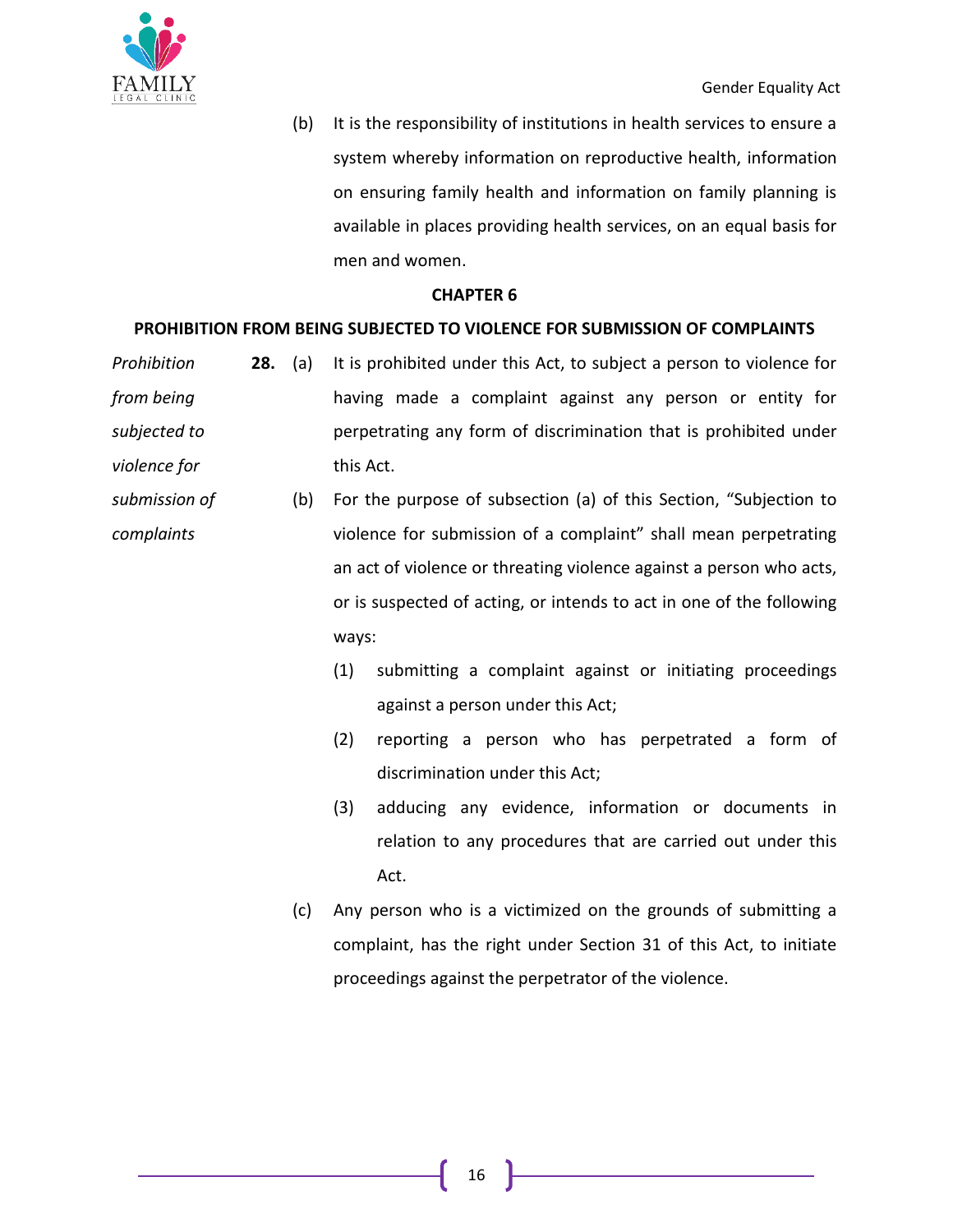Gender Equality Act



# **CHAPTER 7**

## **CLAIMING FOR AND RECOVERY OF COMPENSATION**

- **29.** (a) Any person who incurs damages due to noncompliance of employers with one of the following, or becomes the victim of any form of discrimination prohibited under the present Act, has the right to raise charges against the employer, as stipulated in this Section:
	- (1) Chapter 2 of this Act; or
	- (2) Section 20 of the present Act, which states the responsibilities of employers.
	- (b) If an employer is noncompliant with the stipulations of subsection (a) of this Section, the victim of such noncompliance has the right to submit a complaint to the complaints mechanism established at the place of employment under subsection (g) of Section 20 of this Act.
	- (c) Employers shall investigate and inform the complainant, of the decisions made following the investigation, within 30 (thirty) days of receiving any complaints submitted as stipulated in subsection (a) of this Section.
	- (d) If the complainant is not satisfied with the decision made by the employer, the complainant has the right to submit the complaint to the Tribunal within 90 (ninety) days of the decision.
	- (e) If a decision regarding a complaint is not made within 30 (thirty) days as stipulated in this Act, the complainant has the right to submit the complaint to the Tribunal.
- *Penalties for nonestablishment*  **30.** (a) Institutions specified in Section 20 of this Act shall establish the complaints mechanism stipulated in subsection (g) of Section 20 of this Act within 3 months from the date this Act comes into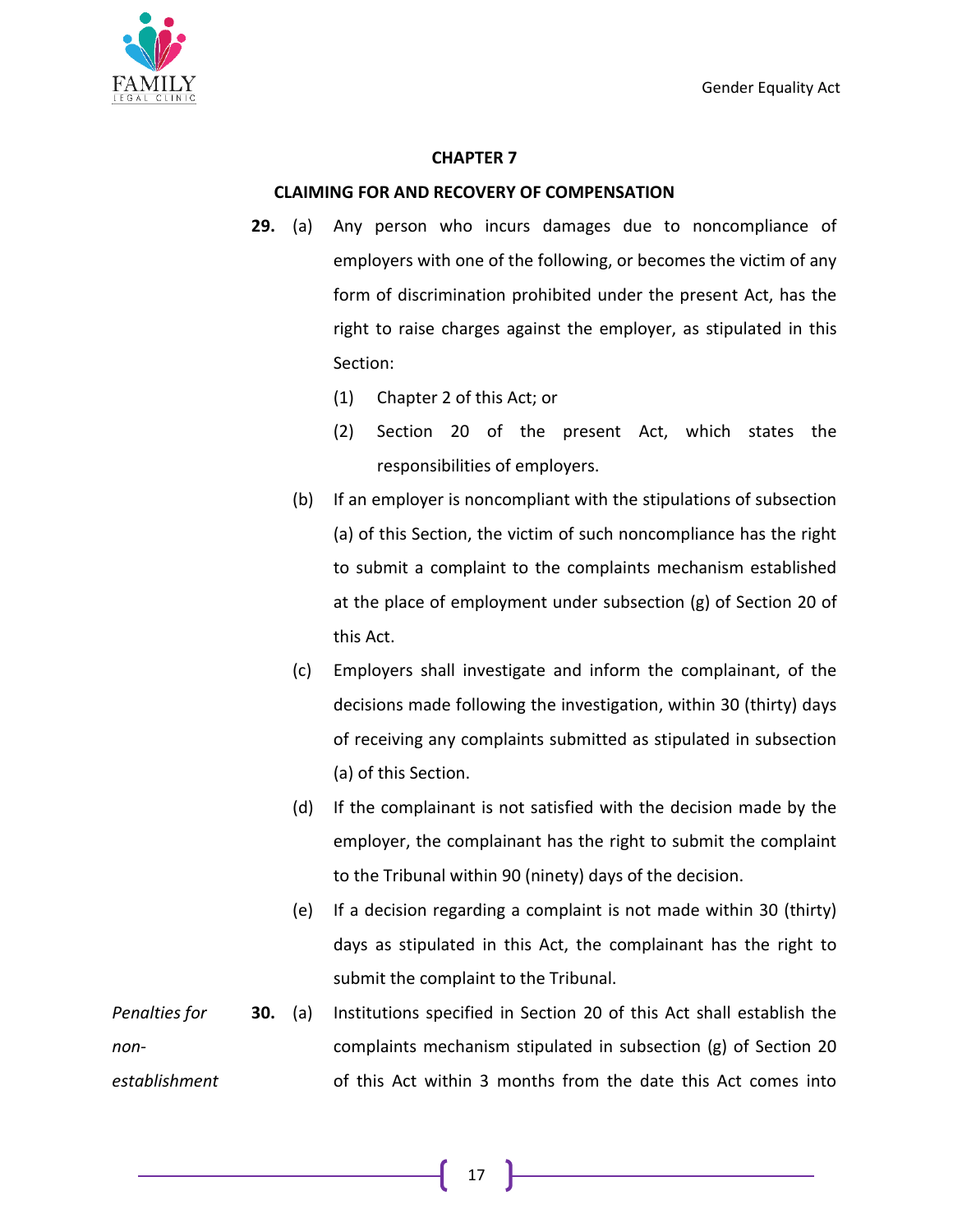Gender Equality Act



force and inform the Ministry of such establishment.

- (b) If the institutions specified in Section 20 of this Act do not establish the complaints mechanism stipulated in subsection (g) of Section 20 of this Act within the timeframe stipulated in subsection (a) of this Section, all persons have the right to lodge complaints with the Minister regarding such noncompliance.
- (c) The minister has the authority to take one of the following actions against an institution specified in Section 20 of this Act, which has failed to establish the complaints mechanism stipulated in subsection (g) of Section 20 of this Act:
	- (1) publicizing information on such entities;
	- (2) imposing a fine not exceeding 25,000 (twenty-five thousand) Maldivian Rufiyaa, on the institution whose duty and responsibility is to establish the complaints mechanism stipulated in subsection (g) of Section 20 of this Act, if the noncompliant institution is a public-sector employer;
	- (3) imposing a fine not exceeding 25,000 (twenty-five thousand) Maldivian Rufiyaa, if the noncompliant entity is a private-sector employer.
- *Initiating claims*  **31.** Any person who incurs damages due to noncompliance by an *against persons who are in contravention of this Act* institution with an obligation stipulated in Chapter 2, Chapter 3 Chapter 4 and Chapter 5 of this Act, or any person who is a victim of any form of discrimination prohibited by the present Act, has the right to initiate a claim against the perpetrating institution, requesting one of the redresses stated in Section 32 of this Act.
- *Prayers that can be made in a claim* **32.** In initiating a claim under this Chapter, either in the Tribunal or the Court as applicable, the following forms of redress can be requested for by the complainant: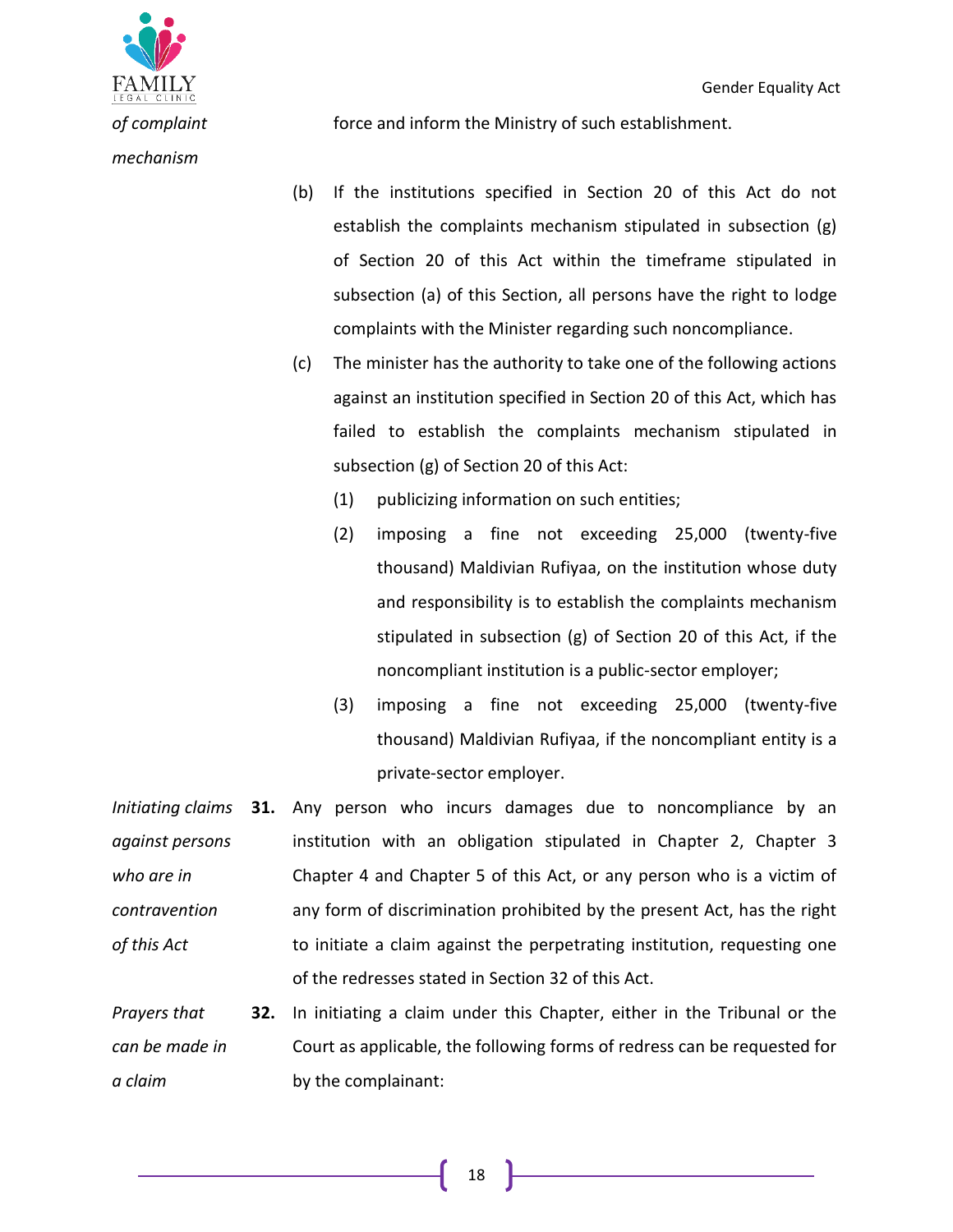

*discrimination*

- (a) a claim for compensation;
- (b) a review of the actions by the institution that perpetrated a form of discrimination prohibited by the present Act.
- *Recovery of compensation* **33.** (a) Compensation for charges raised under this Chapter for noncompliance with this Act, or for perpetrating a form of discrimination prohibited by this Act, shall be decided upon by the Tribunal or the Court, based on the facts of the case, through procedures that are to be established by the Tribunal or the Court, in reference to this Section.
	- (b) In the interests of serving justice for the case, the Tribunal or the Court may decide to provide compensation for claims made under this Chapter, in one of the following ways:
		- (1) provide full compensation for the claim;
		- (2) provide partial compensation for the claim, as decided upon by the Tribunal or the Court;
		- (3) in instances where there has been a similar case in the past and a precedent was set, compensation as stipulated by the precedent.
- *Review of an act by the perpetrator of*  **34.** When reviewing the actions of an institution that has perpetrated a form of discrimination, under a claim made according to this Act, the Tribunal or Court has to decide on the following matters:
	- (a) whether an act of discrimination that is prohibited under this Act was perpetrated and the reasons for finding as such;
	- (b) if it is found that an act of discrimination that is prohibited under this Act has been perpetrated, the reasons for finding as such;
	- (c) If it is not found that an act of discrimination that is prohibited under this Act has been perpetrated, the reasons for finding as such;
	- (d) If it is found that an act of discrimination that is prohibited under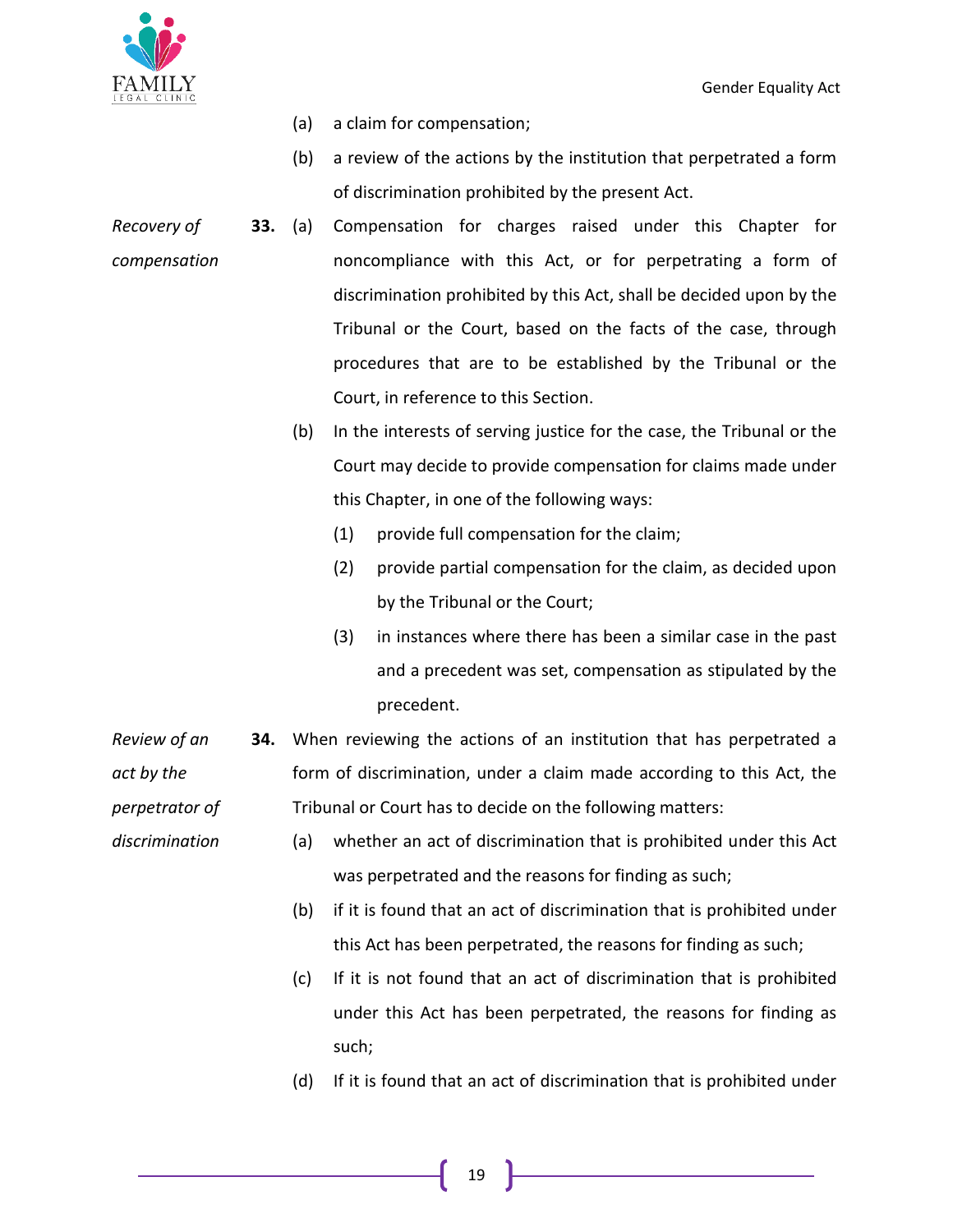

this Act has been perpetrated, the steps that need to be taken in order to make amendments;

- (e) If it is found that an act of discrimination that is prohibited under this Act has been perpetrated, the perpetrator be fined by an amount of between 12,000 (twelve thousand) Maldivian Rufiyaa and 50,000 (fifty thousand) Maldivian Rufiyaa.
- *Appeals* **35.** Any decisions made by a Tribunal or Court under this Act can be appealed as per Article 56 of the Constitution.

*Protection afforded to witnesses* **36.** Where a person is not being charged with producing false testimony or evidence, the person shall not be held liable in civil or criminal court in relation to a written or oral testimony given to a court of law by that person.

# **CHAPTER 8**

# **SPECIAL MEASURES TO BE TAKEN TO ENFORCE GENDER EQUALITY**

*Special measures to enforce gender equality* **37.** This Act does not prevent taking special measure or special measures as stipulated in Section 38 in order to establish gender equality, in any of the following circumstances: (a) where it is believed that the actions of a person prevent the wellbeing of a particular gender; (b) where the needs of a particular gender are different, in service accessibility; or (c) where participation of a particular gender is of a lower rate, in public service and public life. *Special measures* **38.** The following are measures that can be taken under Section 37 of this Act: (a) Passing legislation or conducting programs or activities in order to achieve one of the following objectives: (1) creating a conducive environment for women to attain equality in results;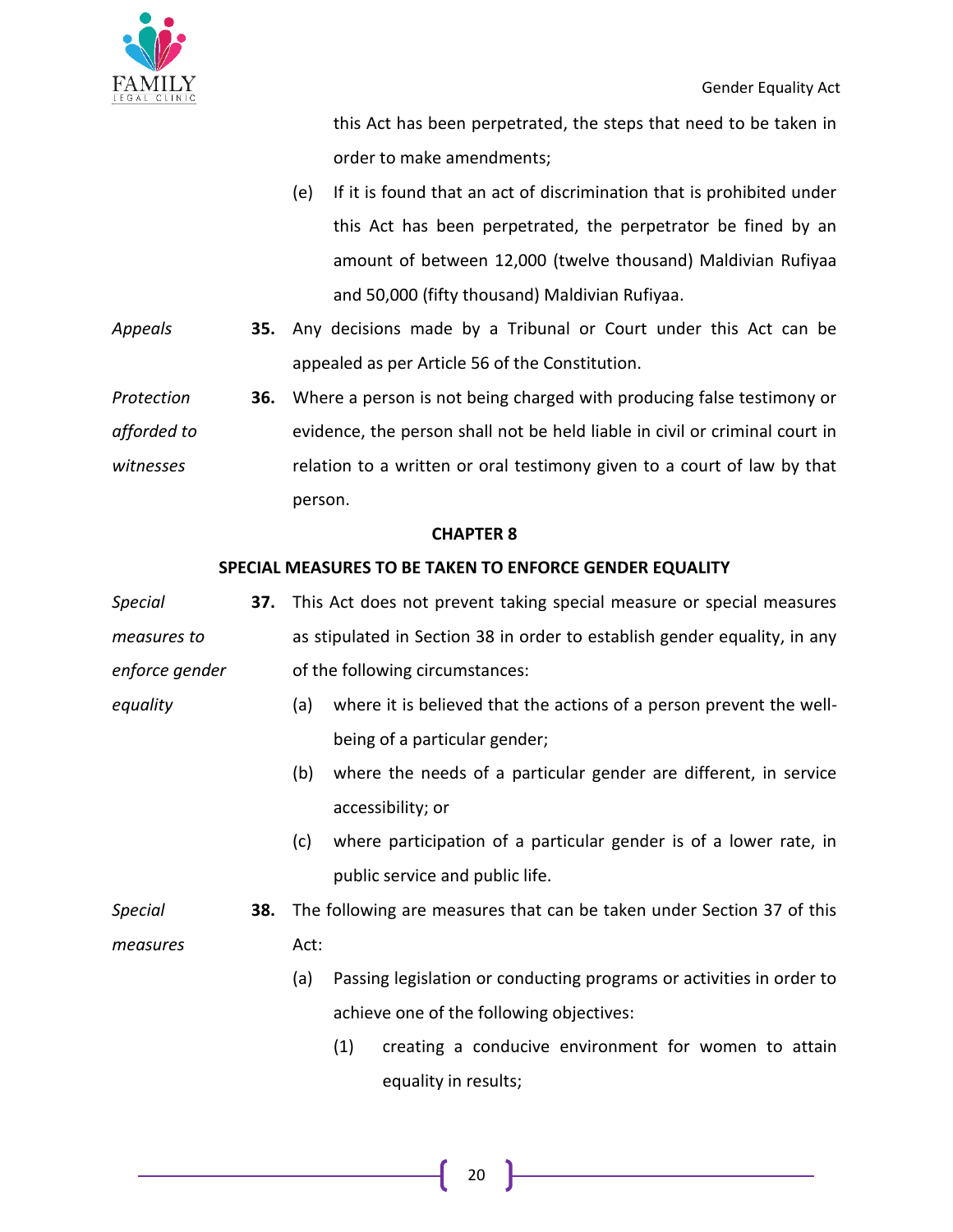

- (2) taking steps, to review the distribution of power and resources amongst men and women, or to expedite the establishment of genuine equality, with the objective of solving the issue of the low participation of women at different levels of the political arena;
- (3) taking steps for the improvement of the situation of persons who: suffer from being disadvantaged for more than a single reason; are victims of gender-based discrimination; or are disadvantaged.
- (b) Providing special protections to a particular gender, under the situations defined in Section 9 (b) of this Act, to establish genuine equality, for the purpose of this Act.
- (c) Providing special protections to women to safeguard them from gender-based violence against women and girls as defined in Section 14 of this Act.

## **CHAPTER 9**

## **ENFORCEMENT OF THE ACT**

*Primary responsibility* **39.** (a) Except the responsibilities bestowed upon the Court and Tribunal, and responsibilities bestowed upon certain institutions and entities, the Minister shall carry out all responsibilities stated in the present Act with regard to establishing gender equality. (b) Except for the responsibilities vested upon the Court and Tribunal, and responsibilities bestowed upon certain institutions and entities, this Act grants the Minister the powers directly required

*Principles* **40.** (a) To empower and grant legal powers to the councils to enforce this

for enforcement of this Act and other related powers for its

seamless execution.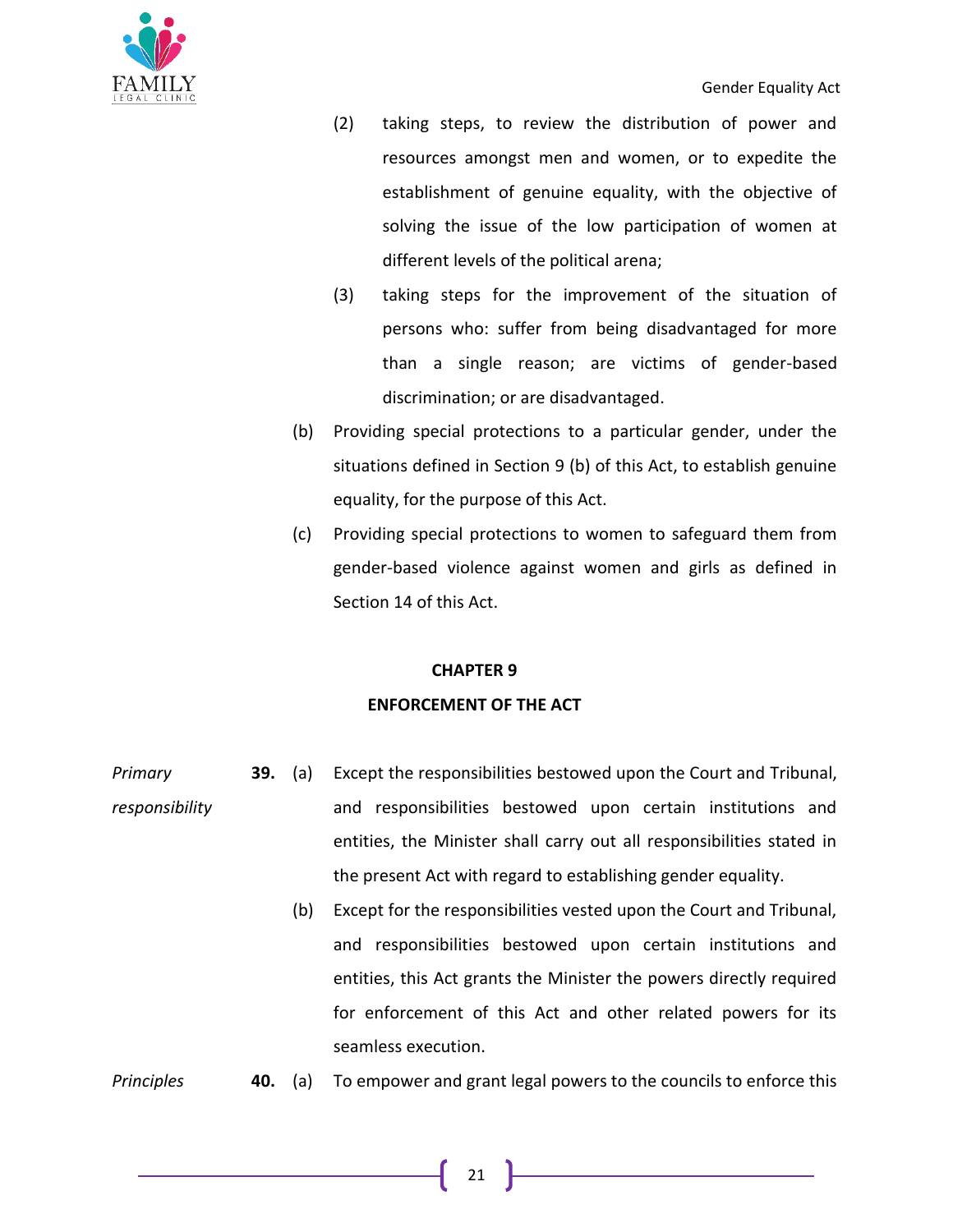

Act in their respective jurisdictions, the Minister may appoint island councils, atoll councils and city councils as the primary implementing agency in their respective jurisdictions.

- (b) The Minister may only grant a council such duties or responsibilities stipulated in subsection (b) of this Article, after providing the necessary resources for the council to execute the responsibility and authority, and in accordance with the Gender Equality Establishment Policy and Action Plan formulated under Section 42 of this Act.
- (c) At the island, atoll and city council levels, under this Act, the Minister's guidance and authority shall extend to those entities executing the responsibility of establishing gender equality, those institutions working on raising public awareness on the prevention of gender-based violence against women and those entities working on protecting women from such violence.
- (d) Any responsibilities granted under this Act at the island council, atoll council or city council levels, shall be granted in writing, clearly articulating the specific powers or responsibilities being granted.
- (e) Any responsibilities granted under this Act to the island councils, atoll councils or city councils shall be detailed in a regulation made under the present Act which shall be publicized and published in the government's Gazette. The Minister shall be responsible for the administration of this Section.
- *Role of the Ministry* **41.** Under guidance and instruction of the Minister, and working on the forefront at a national level, the following shall be carried out by a special department established at the Ministry: preventing genderbased violence against women and raising awareness on such violence; establishing gender equality and raising awareness on gender equality;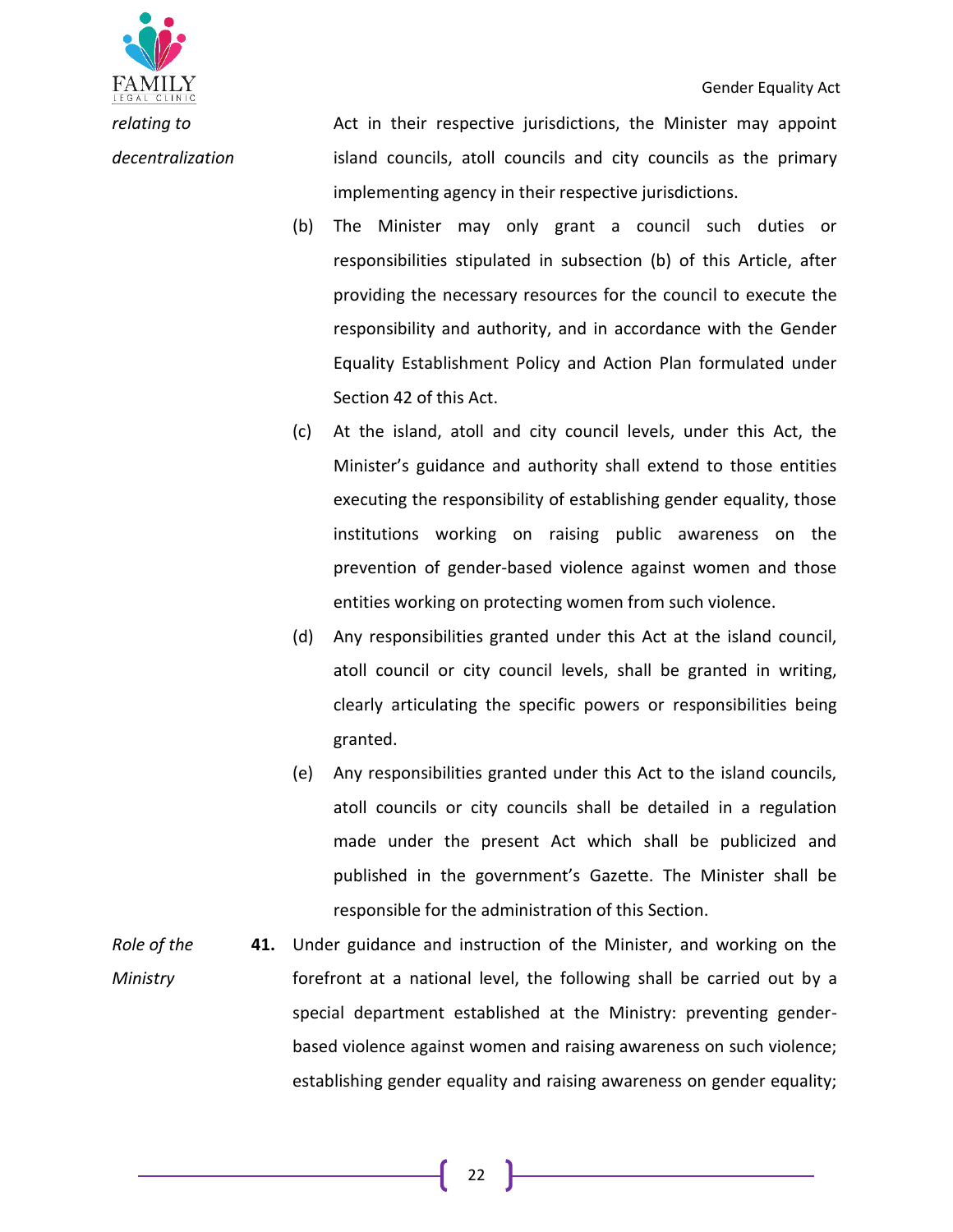

# Gender Equality Act

establishing a mechanism of cooperation between institutions and entities who have been granted responsibilities under the present Act and other stakeholders; and coordinating the work done by different parties on establishing gender equality such that it is carried out under a national policy.

*Responsibilities*  **42.** Responsibilities of the Ministry under this Act are stated below:

*of the Ministry*

- (a) Formulating and implementing a policy and an action plan that is acted upon at the national level, within 6 (six) months from the date this Act comes into force, with the objective of implementing gender equality.
- (b) Reviewing and revising the policy and action plan with consultation with individuals, experts and civil society actors working in the area, every two years from the policy and action plan taking effect.
- (c) Conduct various activities with the objective of establishing gender equality, and formulate and implement steps, in line with.
- (d) In order to effectively implement gender equality and preventing gender-based violence, propose amendments to existing laws or present related bills to the People's Majlis.
- (e) Conducting various programs to disseminate information to train the general public or organizations.
- (f) Collecting and compiling gender segregated data that helps in understanding gender-based discrimination, with the objecting of preventing such discrimination.
- (g) Collecting statistics and publishing relevant data that show the high prevalence of gender-based violence against women, the reasons behind such violence and the effects of such violence.
- (h) Establishing a reporting mechanism to report those who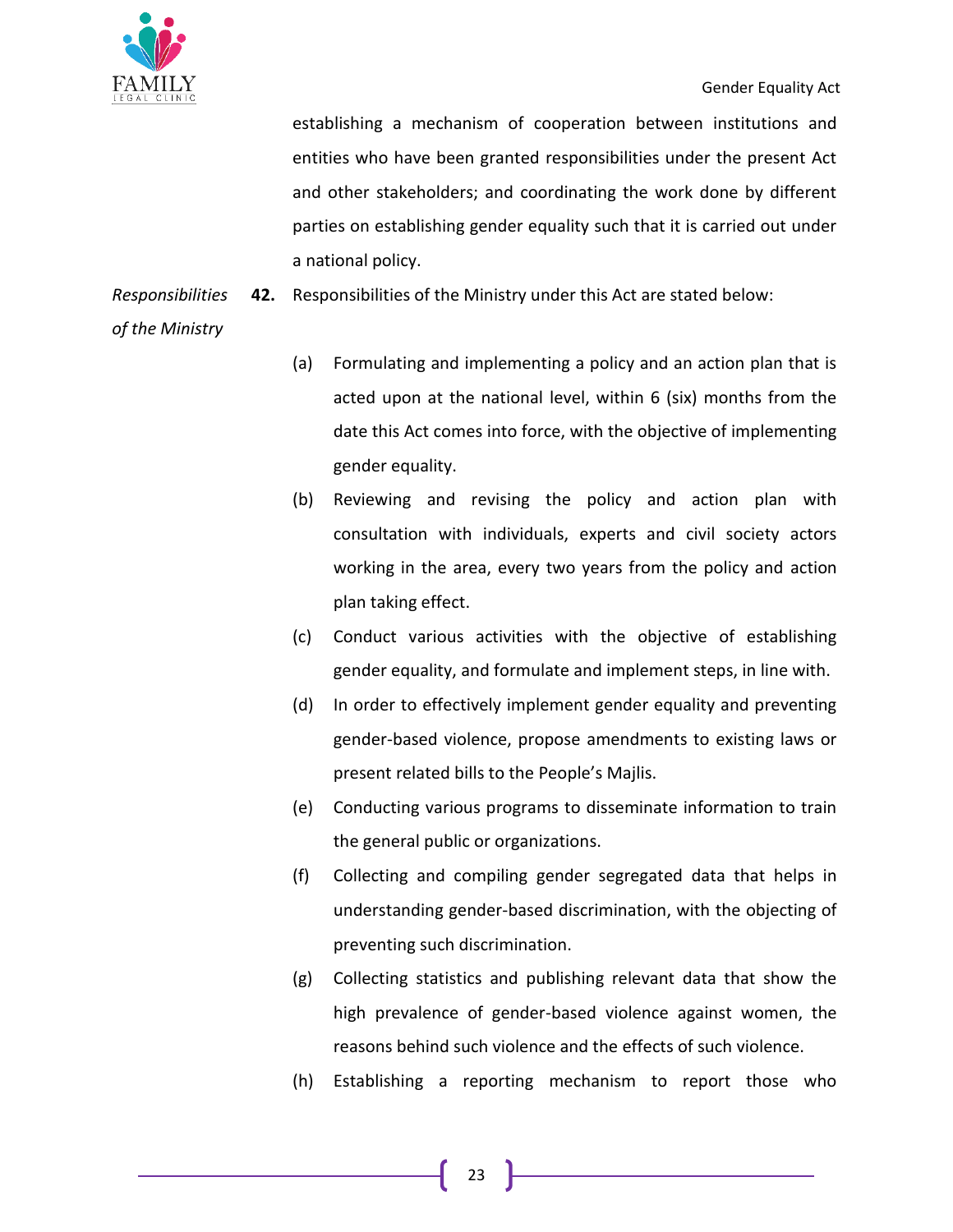

contravene this Act.

- (i) Formulating minimum standards for the complaints mechanisms established by employers under subsection (g) of Section 20 of this Act.
- (j) Providing guidance and information to legislators and policymakers.
- *Determining the matters to be reported* **43.** A regulation made under this Act shall state what needs to be reported and who the report should be made to, with regard to establishing gender equality or preventing gender-based violence against women and girls.

## **CHAPTER 10**

#### **GENRAL PROVISIONS**

*Inclusion of finance in the budget for enforcement of*  **44.** In passing the State budget every year for the following year, the Ministry shall be afforded a sufficient budget with the objectives of establishing gender equality, preventing gender-based violence against women and helping victims of such violence.

*this Act*

- *Reviewing the law* **45.** (a) The Minister shall review this Act once every 5 (five) years from the date this Act comes into force.
	- (b) It is the responsibility of the Government to present a bill to the Parliament to amend the present Act, if it is found that an amendment is required following a review as stipulated in subsection (a) of this Section.
- *Coming into force* **46.** This Act shall come into effect 6 (six) months from the date of its publication in the government Gazette following its passage and ratification.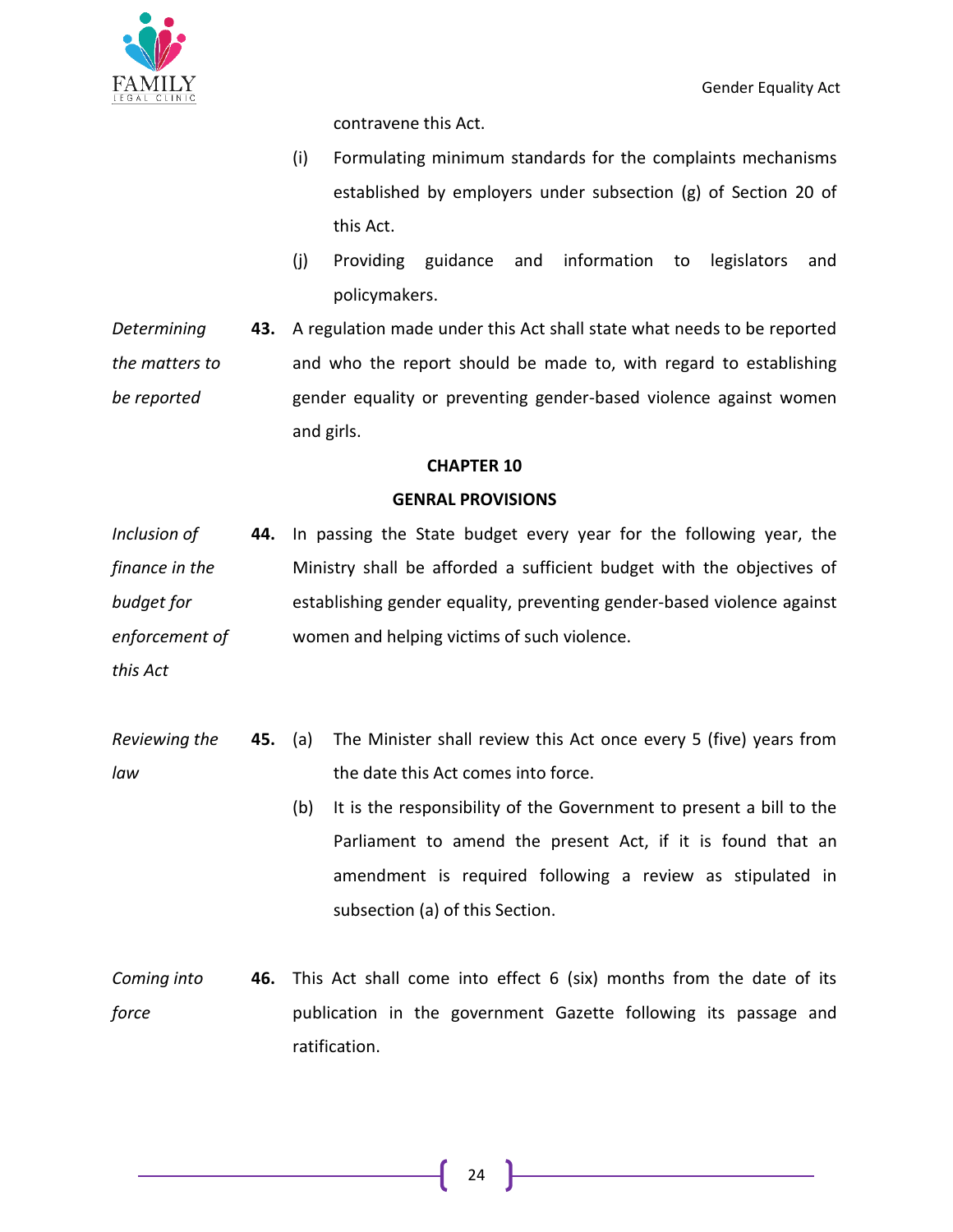

*enforcing* 

*regulations*

- **47.** (a) Other than the regulations that need to be made and enforced by a relevant court or the tribunal, all other regulations under this Act shall be made and enforced by the Ministry.
	- (b) Regulations that need to be made and enforced by a relevant court or the tribunal under this Act, shall be made and enforced by the relevant court or the tribunal.
	- (c) All regulations that need to be made and enforced under this Act shall be made and published within 6 (six) months from the date this Act comes into force.
	- (d) No regulation made under this Act shall be in conflict with the objectives of the Act, negate any objectives of the Sct, or prevent the achievement of an objective of the Act.
- *Definitions* **48.** Unless otherwise stated, the following terms and phrases shall have the meanings stated below:
	- (a) "Court" shall mean, if in Male', the Civil Court as stated in Section 53 (b) (1) of Act number 22/2010 (Courts of Judicature Act). If in another island, it shall mean the Magistrate Courts in line with their jurisdiction, as stated in Chapter 4 of the Courts of Judicature Act.
	- (b) "Tribunal" shall mean the Employment Tribunal established under Chapter 10 of Act number 2/2008 (Employment Act).
	- (c) "Duties related to the public" shall mean duties in the realm of public interest by their nature.
	- (d) "Women" shall mean all women and girls without regard to their age.
	- (e) "International convention on elimination of discrimination against women" shall mean the Convention on the Elimination of All